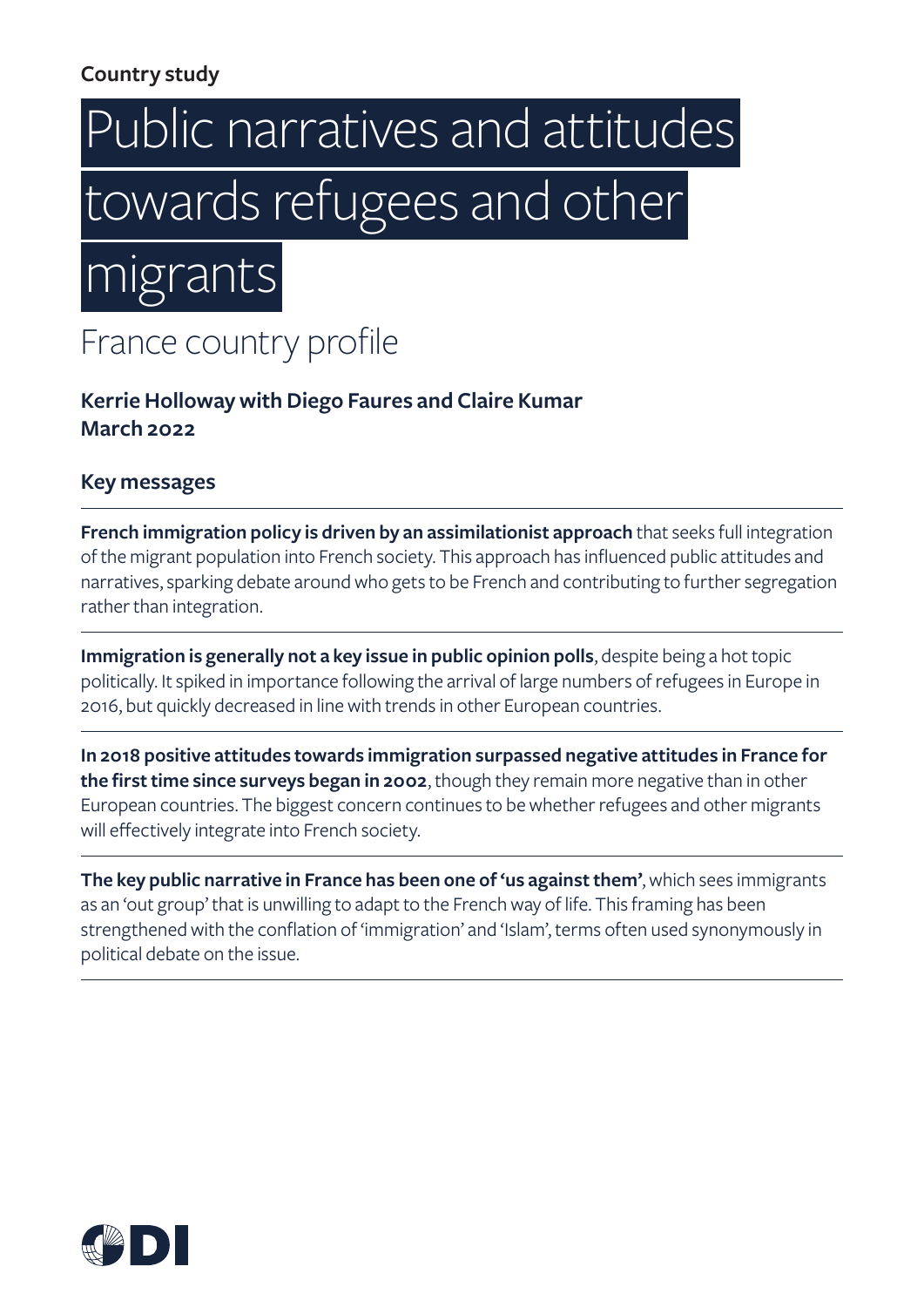#### **About this publication**

This briefing presents an overview of the key features of migration and asylum policy in France, recent trends in migration patterns and public perceptions and political narratives on refugees and other migrants. It is part of a wider project supported by the IKEA Foundation aimed at supporting public and private investors interested in engaging with migration and displacement.

Readers are encouraged to reproduce material for their own publications, as long as they are not being sold commercially. ODI requests due acknowledgement and a copy of the publication. For online use, we ask readers to link to the original resource on the ODI website. The views presented in this paper are those of the author(s) and do not necessarily represent the views of ODI or our partners.

This work is licensed under CC BY-NC-ND 4.0.

How to cite: Holloway, K. with Faures, D. and Kumar, C. (2022) 'Public narratives and attitudes towards refugees and other migrants France country profile'. ODI Country study. ODI: London [\(www.odi.org/publications/ public-narratives-and-attitudes-towards-refugees-and-other](http://www.odi.org/publications/ public-narratives-and-attitudes-towards-refugees-and-other-migrants-france)[migrants-france-country-profile](http://www.odi.org/publications/ public-narratives-and-attitudes-towards-refugees-and-other-migrants-france)).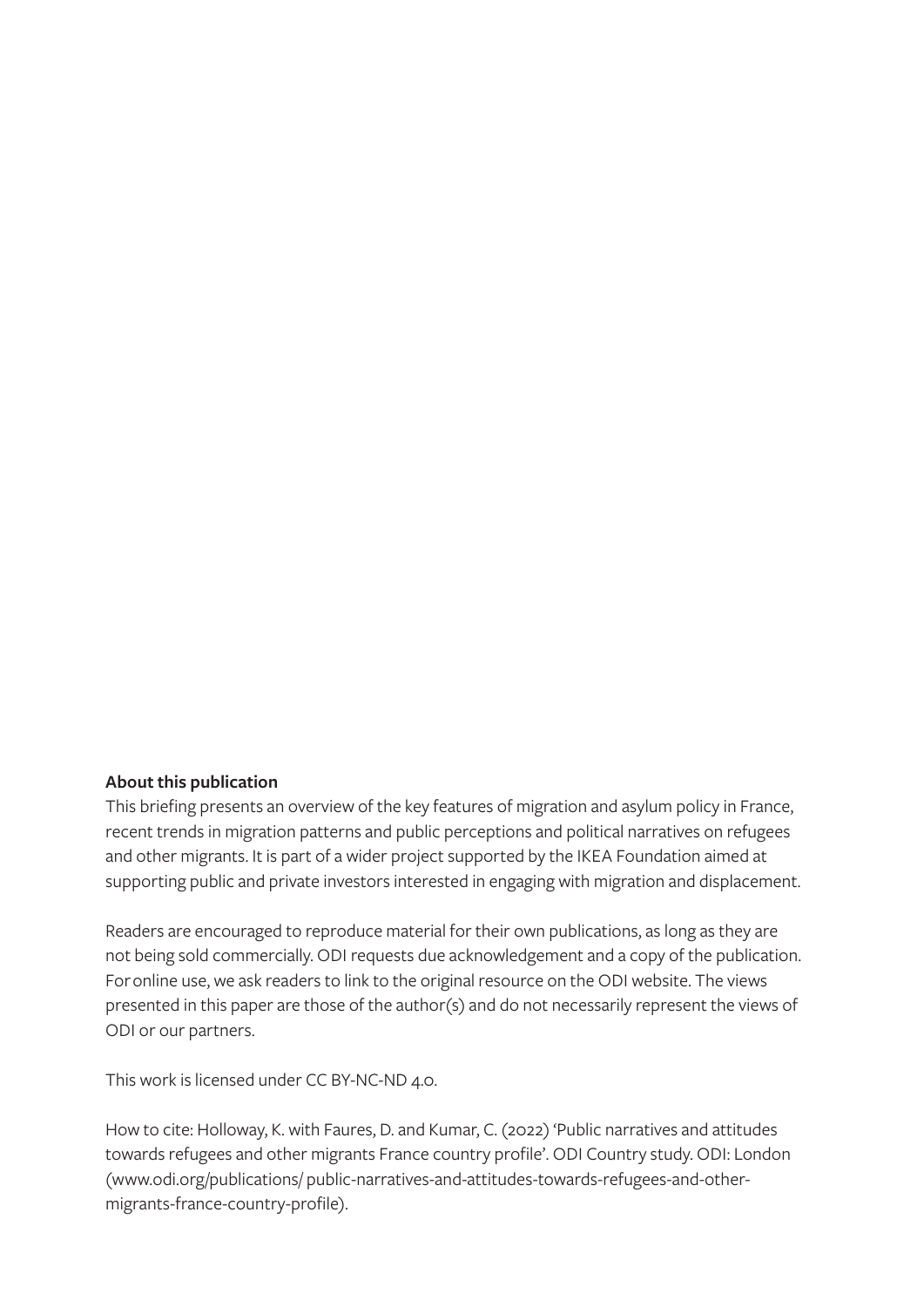# Contents

**[Display items](#page-3-0)** / ii

- **[History of immigration in France](#page-4-0)** / 1
- **[Current French immigration system and approach](#page-7-0)** / 4
- **[Public attitudes towards refugees and other migrants: what do we know?](#page-10-0)** / 7
- **[A dividing, and dominating, narrative](#page-16-0)** / 13
- **[Conclusion](#page-18-0)** / 15

**[References](#page-19-0)** / 16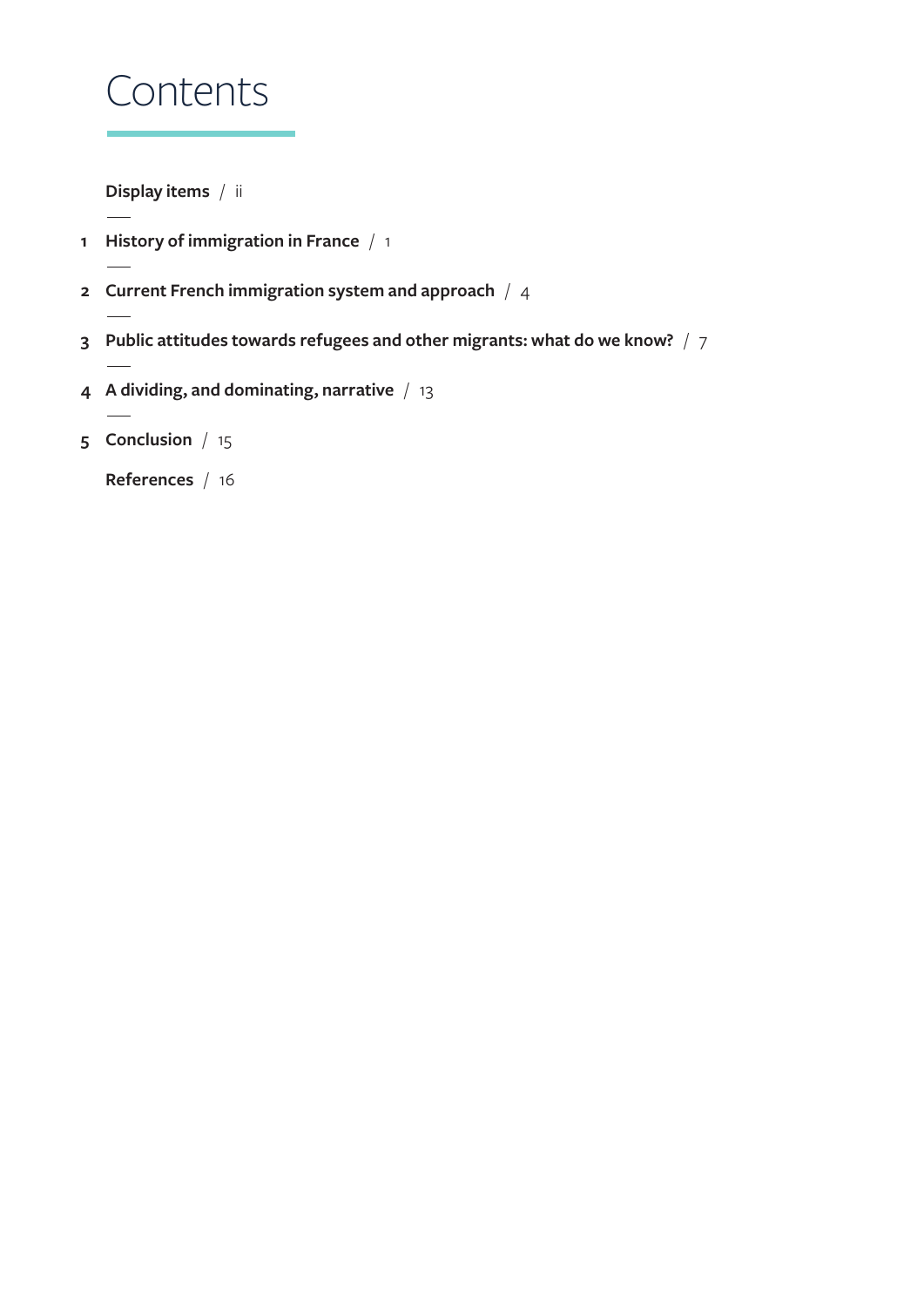# <span id="page-3-0"></span>Display items

### **Boxes**

**Box 1** [Overview of French immigration and asylum policies](#page-8-0) / 5

**Box 2** [In focus: French integration approaches – rhetoric versus reality](#page-9-0) / 6

**Box 3** [Segmentation of the French population and attitudes towards immigration](#page-13-0) / 10

### Figures

**Figure 1** [Timeline of immigration to France](#page-4-0) / 1

**Figure 2** [Growth of the immigrant population in France, 1921–2020](#page-5-0) / 2

**Figure 3** [Recent migration trends in France](#page-6-0) / 3

**Figure 4** [Salience of immigration as a key issue in France](#page-10-0) / 7

**Figure 5** [Attitudes towards immigration: does immigration make France a worse or a better place](#page-11-0)  [to live?](#page-11-0) / 8

**Figure 6** [Segmentation of the French population and perceptions of hostility towards Muslims](#page-14-0) / 11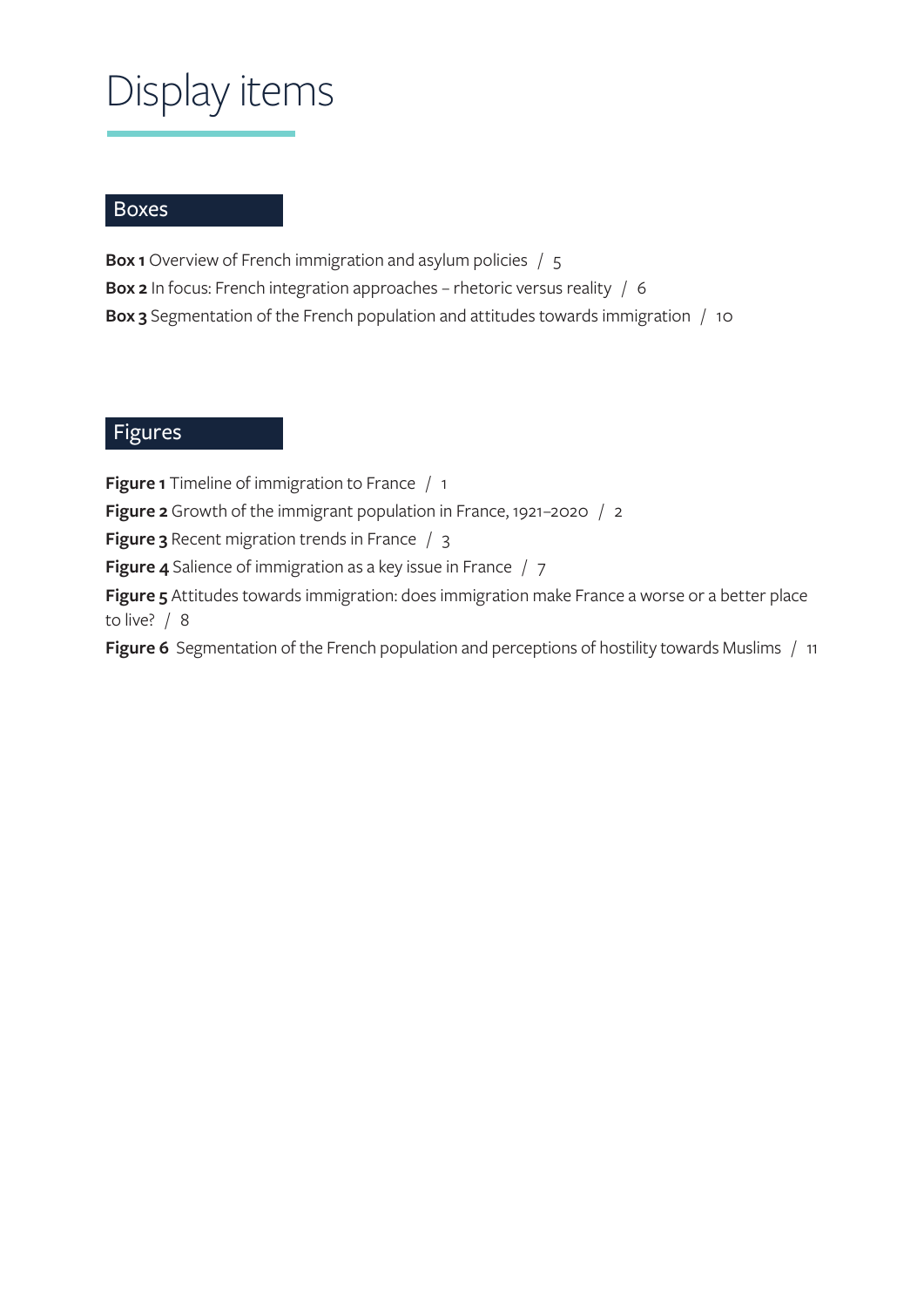# <span id="page-4-0"></span>1 History of immigration in France

Immigration into France in the twentieth century is a repeating story of war, increased economic migration and decreased migration following an economic downturn. Following the First World War, France recruited workers from other countries – namely Armenia, Czechoslovakia, Italy, Poland and Portugal – as well as its colonies, particularly Algeria, to fill the labour shortages created by the high mortality rate of the war. Between 1921 and 1930, for example, France's Polish population went from 45,000 to 500,000, the majority of whom worked in mining (Kaya, 2002). With the economic crisis of the 1930s, many of these immigrants were forced to leave (see Figure 1). By 1936, half of foreign workers are estimated to have returned home, following growing public hostility and the introduction of policies favouring French workers (Koser, 2009).

Between 1955 and 1974, France again welcomed workers from Poland, Germany, Italy and other countries to help sustain post-war economic growth. Others came to France because of the wars of independence of the 1950s and 1960s, particularly from the French colony of Algeria (Hamilton et al., 2004). When the Algerian War of Independence ended the recruitment of Algerian workers to France, Moroccan immigration increased (de Haas, 2014). Unlike other European countries, France encouraged migrants to settle permanently (Guiraudon, 2001).



### **Figure 1** Timeline of immigration to France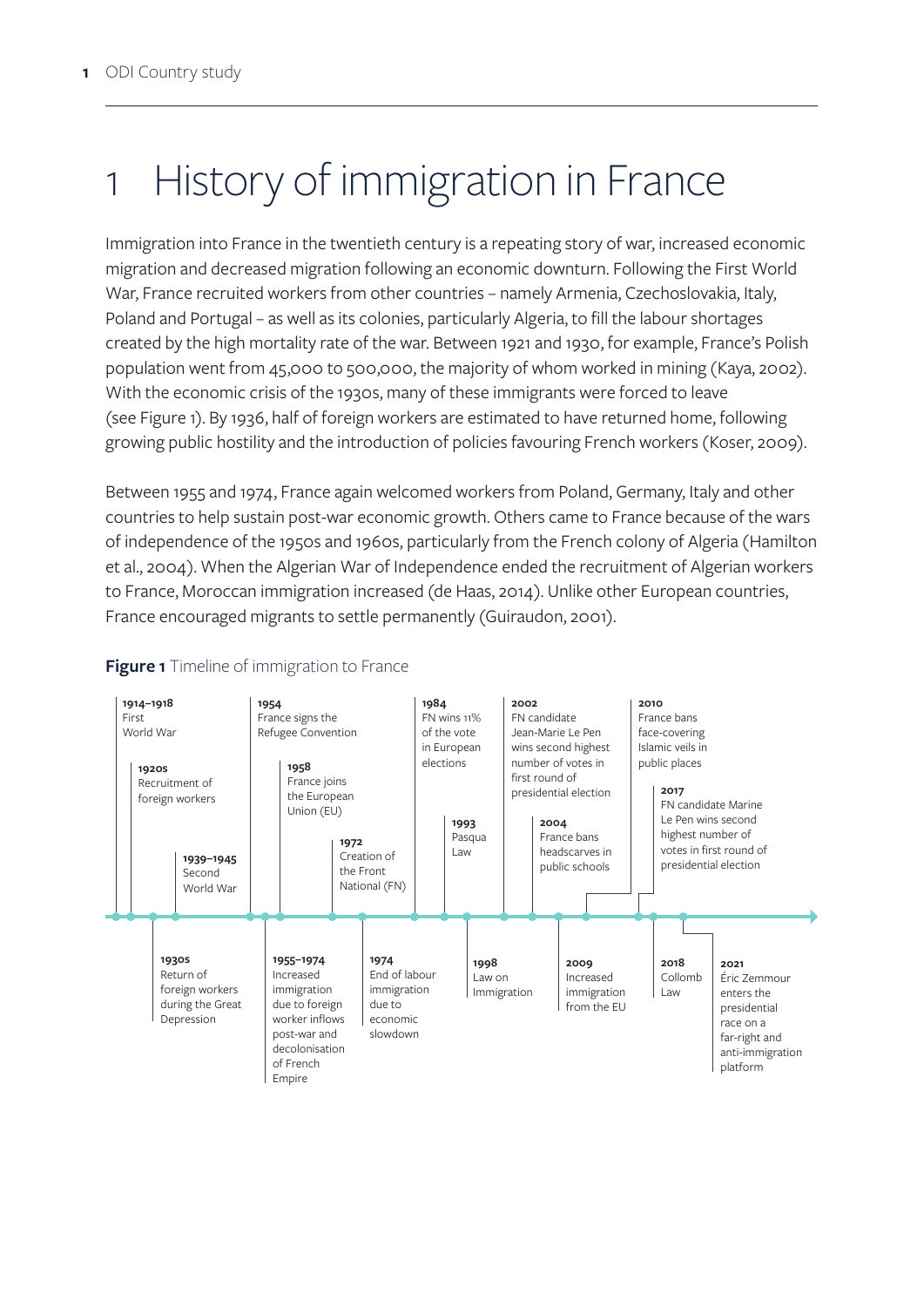<span id="page-5-0"></span>Following the 1973 oil shock and the slowing of the economy, immigration numbers dropped significantly, similar to trends across Europe. From the mid-1970s to 2000, the immigrant population essentially flatlined (see Figure 2), a result of both increasingly restrictive migration policies and growing public hostility (Koser, 2009). For example, in 1974 France closed its borders to migrant workers from North Africa, who previously had been able to work in France for several years before returning home and being replaced by other workers (Bertossi, 2020). The early 1970s also saw the establishment of the xenophobic and anti-immigration Front National (FN). Support for the FN has never dipped below 5% at any national election (ibid.). In 2002 and 2017, the FN won the second highest number of votes in the first round of the presidential election, but lost to Jacques Chirac and Emmanuel Macron respectively in the second round. Since 2018, the FN has been known as the National Rally (Rassemblement National).

Between 1990 and 1999, France was the only European Union (EU) member state to experience a decrease in its foreign population, with one out of four immigrants who entered since 1990 leaving by 1999, in part due to the weak economy (Guiraudon, 2001). The right-wing coalition elected used the principle of 'zero immigration' to create policies – the Pasqua Law in 1993 – that stemmed legal immigration flows to France in multiple ways, including extending the waiting period for family reunification and denying spouses residence permits if they had been in France illegally before marrying (ibid.). The 1998 Law on Immigration reversed some of these restrictions for students, highly skilled professionals and some highly qualified temporary workers (ibid.).



#### **Figure 2** Growth of the immigrant population in France, 1921–2020

Note: In France the definition of 'immigrant population' includes those who have come to France and acquired French nationality as well as non-nationals. Figures for 2019 and 2020 are provisional. Source: INSEE, 2022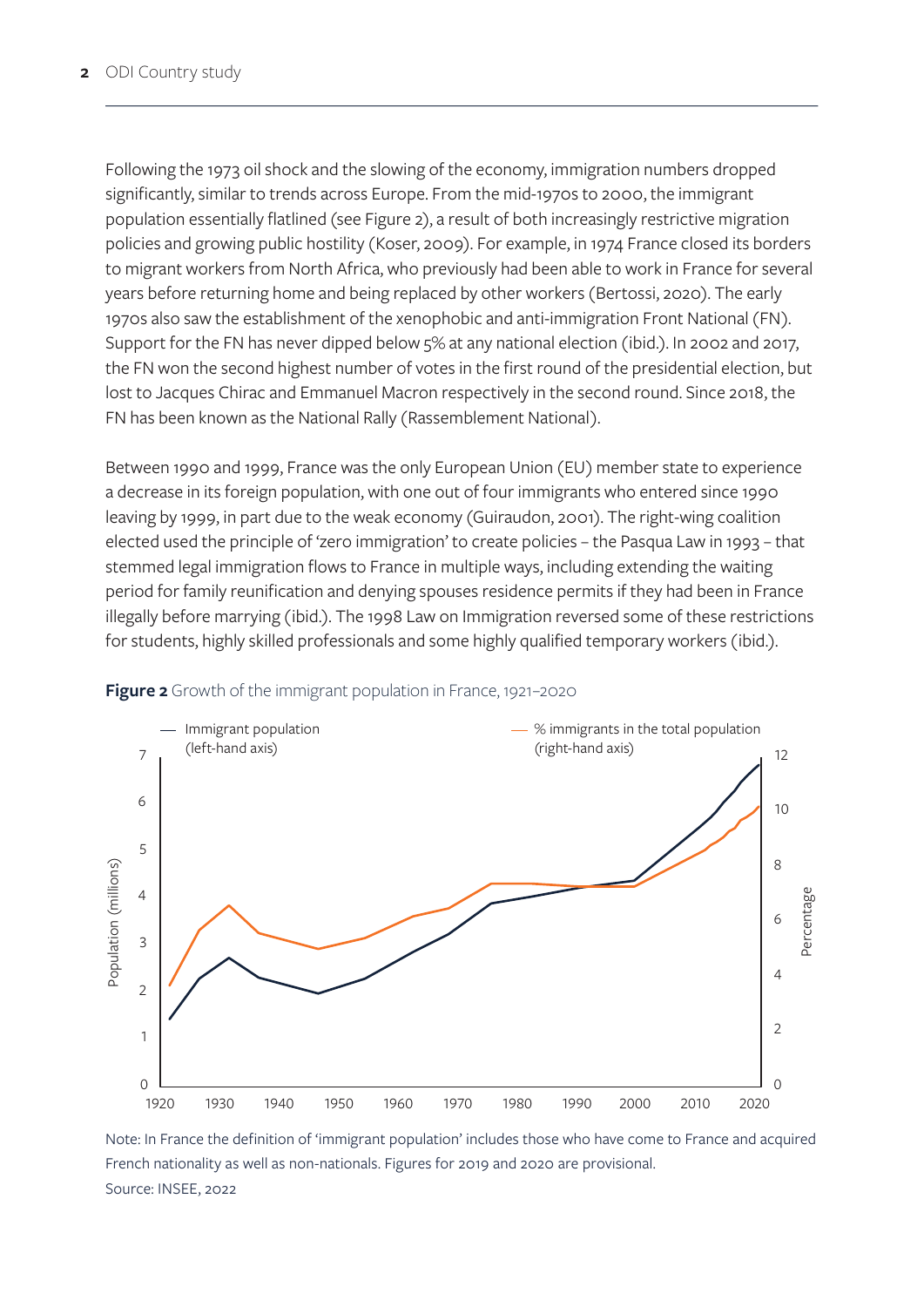<span id="page-6-0"></span>Between 2006 and 2016, net migration remained steady, with similar numbers of people entering and leaving the country (Brutel, 2014; INSEE, 2022; see Figure 3). After the 2008 economic crisis through to at least 2014, the majority of people entering France were European, particularly from Portugal, Italy and Spain (SudOuest.fr, 2014). France did not experience the same peak of refugees as seen in Germany or Sweden, which implemented more open policies (Holloway et al., 2021b; 2021c). Moreover, immigrants arriving in France were not reflective of the political turmoil in the Arab world; in 2017, most asylum-seekers were from Albania, whereas Syria ranked only sixth in terms of the nationality of asylum-seekers in France at the time (Le Bras, 2019). In 2020, the largest immigrant populations in France were from Algeria (12.7%), Morocco (12%), Portugal (8.6%), Tunisia (4.5%), Italy (4.1%), Turkey (3.6%) and Spain (3.5%) (INSEE, 2021). As of 2021, France is home to a smaller proportion of immigrants than almost all of its neighbours, and immigration flows to France have increased at a slower pace than to the rest of Europe over the past decade (Onishi, 2021). However, in the context of falling birth rates since 2015, with births only slightly higher than deaths, migration is the main driver of population growth in the country (Papon and Beaumel, 2021).

In recent years migrants have gathered in northern France, near Calais, before attempting to reach the United Kingdom (UK) (Bajekal, 2015). Between 1999 and 2002, the French Red Cross ran an official camp inside a former Eurotunnel factory in Sangatte, which was repurposed to accommodate 200 people but ended up holding 2,000 (Bouchaud, 2014). When it closed, migrants relocated to a makeshift camp, known as 'The Jungle'. Migrants have continued to assemble there over the past two decades, despite frequent attempts by the government to clear the area. Another official migrant centre opened in Calais in 2014 to respond to a sudden increase in refugees in the area (ibid.). The latest iteration of the camp was dismantled in 2016, displacing more than 8,000 people (BBC, 2016). Calais remains a temporary home for those seeking to make the Channel crossing to the UK; as of October 2021, around 2,000 migrants were living in makeshift encampments there, with several hundred more in a forest near Dunkirk, facing weekly, and sometimes daily, threats of eviction (Human Rights Watch, 2021). How to deal with the situation in Calais is a point of tension between the French and UK governments.



#### **Figure 3** Recent migration trends in France

Source: INSEE, 2022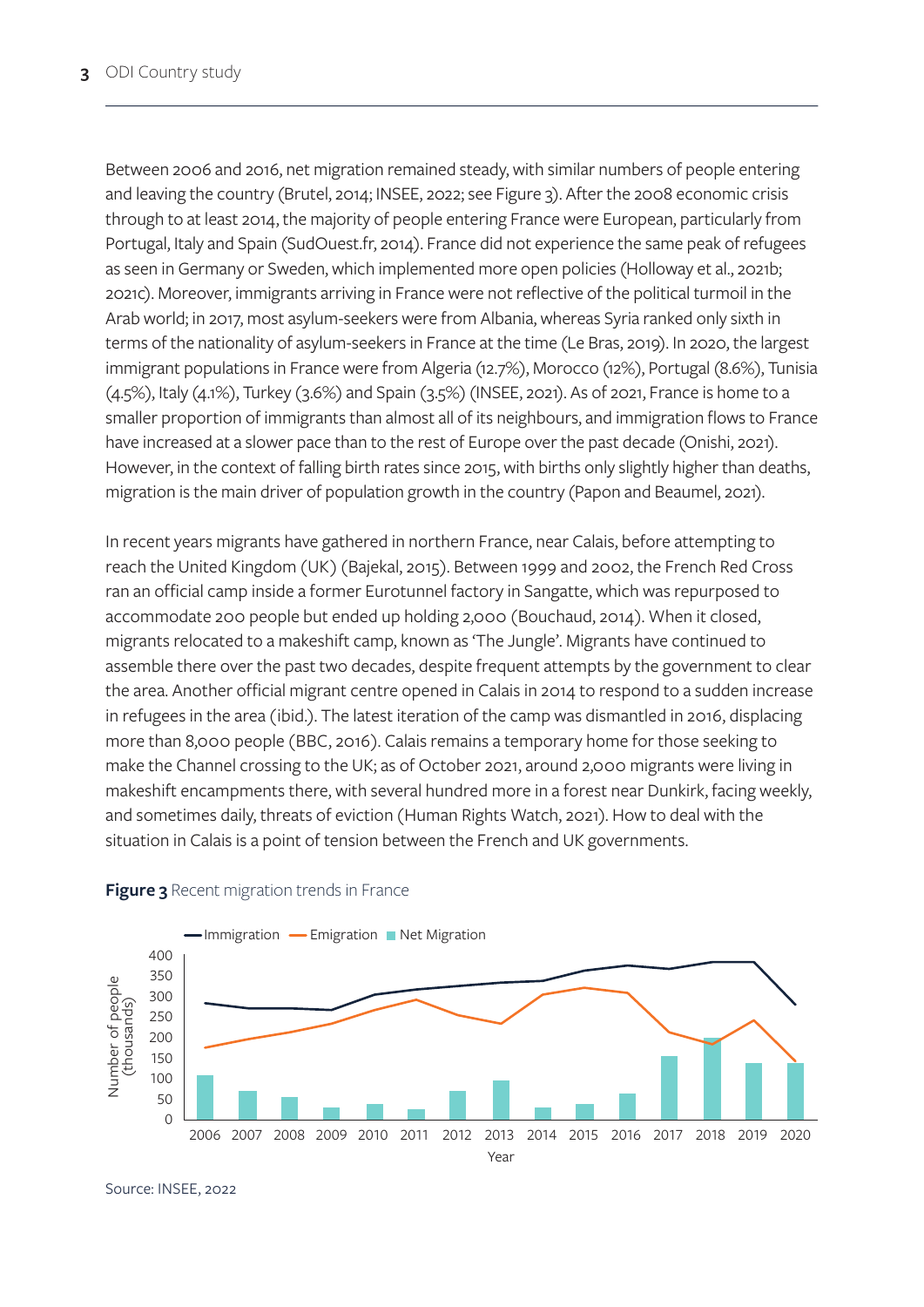# <span id="page-7-0"></span>2 Current French immigration system and approach

The current immigration system and approach in France is based on decades of legislation, with 21 laws passed between 1986 and 2018. This is reflective of the political importance of immigration policy in France, with every new Interior Minister drafting a new law to demonstrate their commitment to protecting France's borders (Haguenau-Moizard, 2018; Skorpis, n.d.). Some of this legislation, such as the Pasqua Law and the Collomb Law, are referred to by the name of the Interior Minister at the time.

The Collomb Law, passed in 2018, shortened the deadline for asylum applications, doubled the time migrants could be detained and introduced a one-year prison sentence for anyone found to have entered France illegally, in an attempt to speed up the asylum process and make the deportation system more efficient (BBC, 2018; Haguenau-Moizard, 2018). Critics argue that the law treats migrants, including children, as criminals, and that shortened deadlines prejudice the most vulnerable migrants (BBC, 2018).

With an election looming in April 2022, the French government is once again stepping up its rhetoric and making immigration policies more restrictive. In September 2021, the government announced it would reduce the number of visas for Algerian and Moroccan nationals by half, and those for Tunisian nationals by almost a third, since these countries have been unwilling to accept irregular migrants deported from France (Protard et al., 2021). Yet, a recent survey found that immigration ranked as only the fourth most important issue in the lead-up to the election, behind the cost of living, the healthcare system and the environment (Gallard and Teinturier, 2022).

France's approach to integration is one of cultural assimilation. This 'assumes that a common foundation is needed for social and national cohesion' (Kaya, 2002: 37). The idea that one can become French by adopting French values and culture is rooted in French colonial rule (Dennison and Taló, 2017). An assimilationist approach often results in a liberal naturalisation policy (see Box 1), since giving immigrants the same rights and responsibilities as nationals is seen as the best way for migrants to successfully integrate in their local communities (Kaya, 2002). During the Covid-19 pandemic, French naturalisation policies became more liberal for key workers who had 'proved their commitment to the country', shortening the time needed in country from five years to just two (Noland, 2021: n.p.). This policy also determines the type of data held by France, as the government does not collect statistics on race as doing so would be 'an obstacle to both integration and national solidarity' (Hamilton et al., 2004: n.p.; Onishi, 2020). Data collection instead captures country of birth, nationality at birth and current nationality (INSEE, 2019). However, these alternative measures do not reflect the diversity of France's population as directly as approaches used in other countries.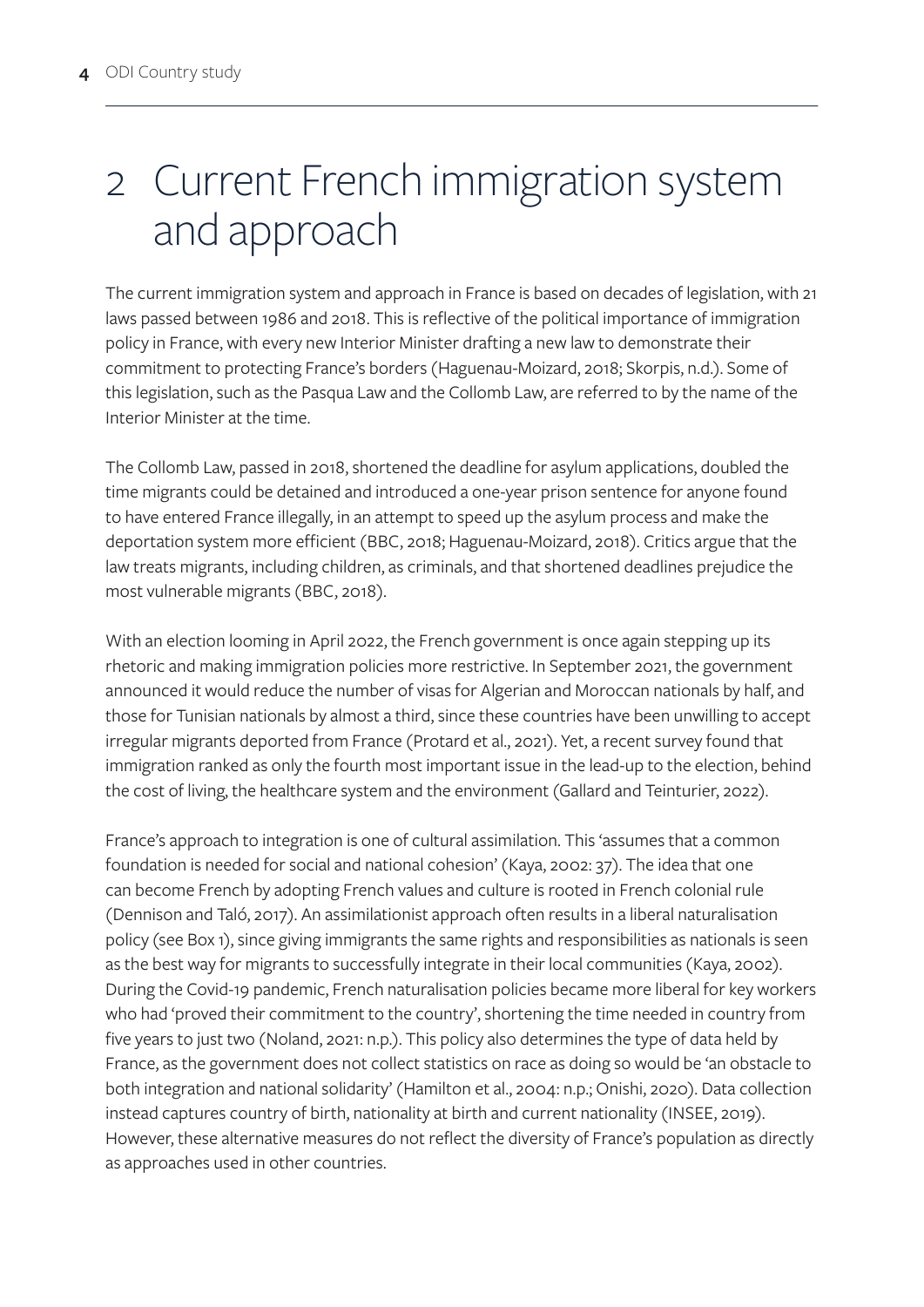# <span id="page-8-0"></span>Box 1 Overview of French immigration and asylum policies

### French naturalisation policy

Immigrants who wish to obtain French citizenship must be at least 18 years old and have lived in France for a minimum of five years. The duration is reduced in certain cases, for example if acquiring citizenship through marriage to a French citizen. It is necessary to have a valid residence permit and not be subject to a deportation order. Applicants must prove assimilation into French society by adhering to the fundamental values and principles of the Republic, displaying a sufficient knowledge of French history, culture and business and speaking French. They must also show employment, sufficient and stable resources, have good morals and must not have been convicted of a crime (French Government, 2021c).

### French asylum policy

People who come to France seeking asylum must contact the border authorities upon arrival or at the prefecture where they arrived or where they live. Upon application, the prefecture issues an asylum-seeker certificate, and the asylum application is submitted to the Office Français de Protection des Réfugiés et Apatrides (OFPRA), which examines the file for asylum or subsidiary protection and summons the applicant for an interview (French Government, 2021a). While waiting for their application to be reviewed, asylum-seekers have the right to accommodation in a reception centre or in temporary accommodation, to work after the first six months, to receive an allowance, to access healthcare and to enrol their children in school (French Government, 2021b).

In practice, accommodation is only provided when there is capacity, and a substantial number of asylum-seekers – roughly 50% – remain without accommodation every year (Delbos and Tripier, 2021). To enter the labour market, an asylum-seeker needs a temporary work permit, which requires a job offer or contract. To benefit from healthcare, an asylum-seeker must first reside in France for three months. For asylum-seekers whose children do not speak French, specialised language training is limited, if provided at all (ibid.).

The assimilationist approach has led to additional requirements for naturalisation and restrictive policies that curtail religious expression. In 2003, the government introduced an 'integration contract' requiring migrants to follow French values and norms, and from 2011 applicants for French citizenship have been required to take a citizenship test (Dennison and Taló, 2017). Headscarves (and other religious symbols) are banned in public schools, and face-covering Islamic veils (e.g. burqas and niqabs) and, more recently, 'burkinis' are prohibited in public places (ibid.; see Box 2).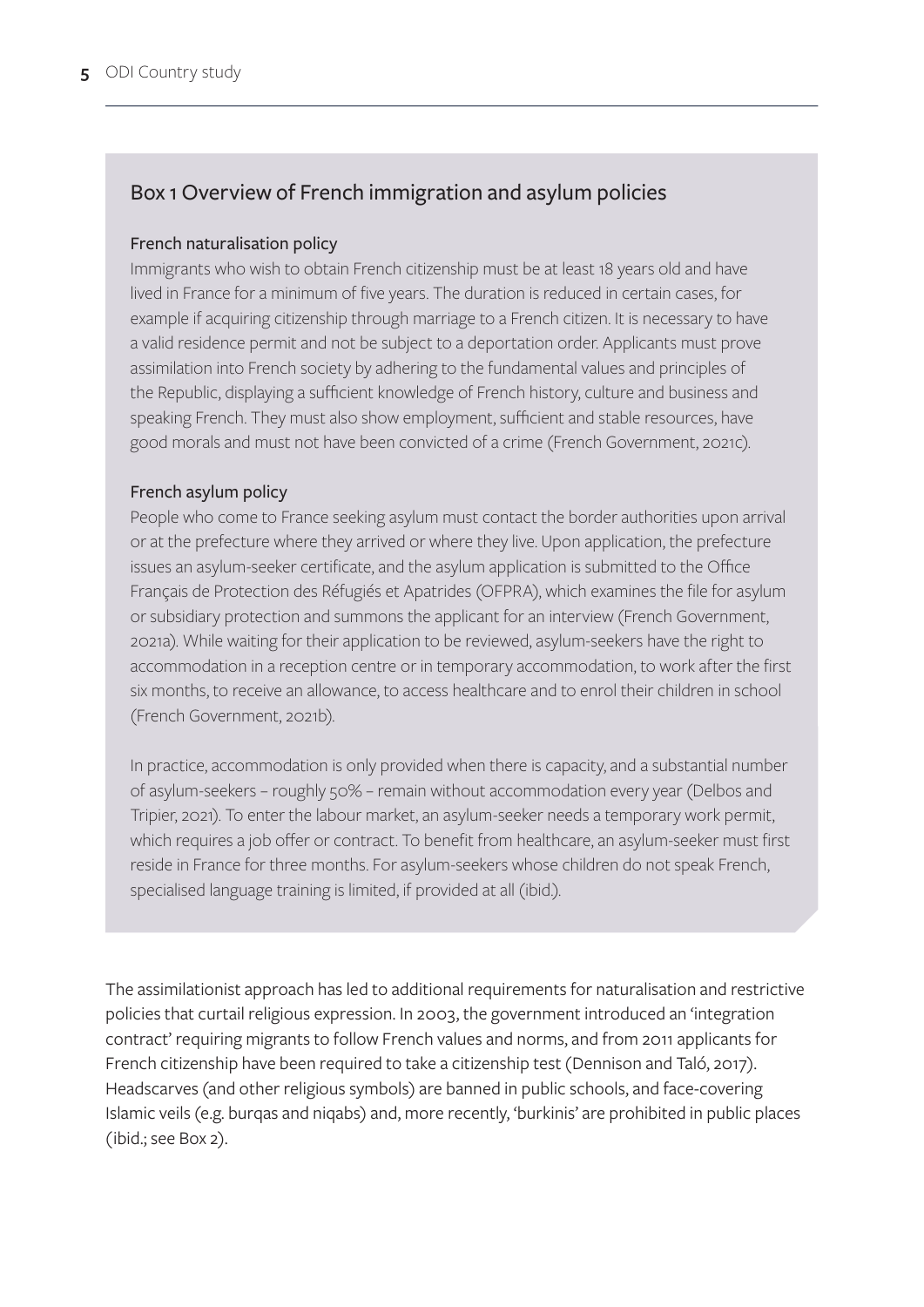### <span id="page-9-0"></span>Box 2 In focus: French integration approaches – rhetoric versus reality

Although France's approach to immigration has been one of integration, immigrants continue to live quite segregated lives. A high proportion of immigrants often live in low-income housing outside of major cities, known pejoratively as banlieues – 'a euphemism for the racial other' (Misra, 2017: n.p.). Children of immigrants are 'more often directed towards the least prestigious streams of [high school], or indeed towards other kinds of qualifications', and schools have been accused of taking a discriminatory approach towards boys in particular, based on their ethnicity (Ichou, 2018: 1; AFP, 2016). Migrants, particularly non-European migrants, have less access to employment due to hiring discrimination, and work is concentrated in low-skilled sectors, or what are known as 'brown-collar jobs' (Tesfai, 2019). In 2019, 13.1% of France's foreign-born population were unemployed, compared to 8% of the native-born population (OECD, 2022a; 2022b). Second-generation immigrants face similar discrimination and segregation, even if they were born in France, speak French and adhere to French cultural norms (AFP, 2016).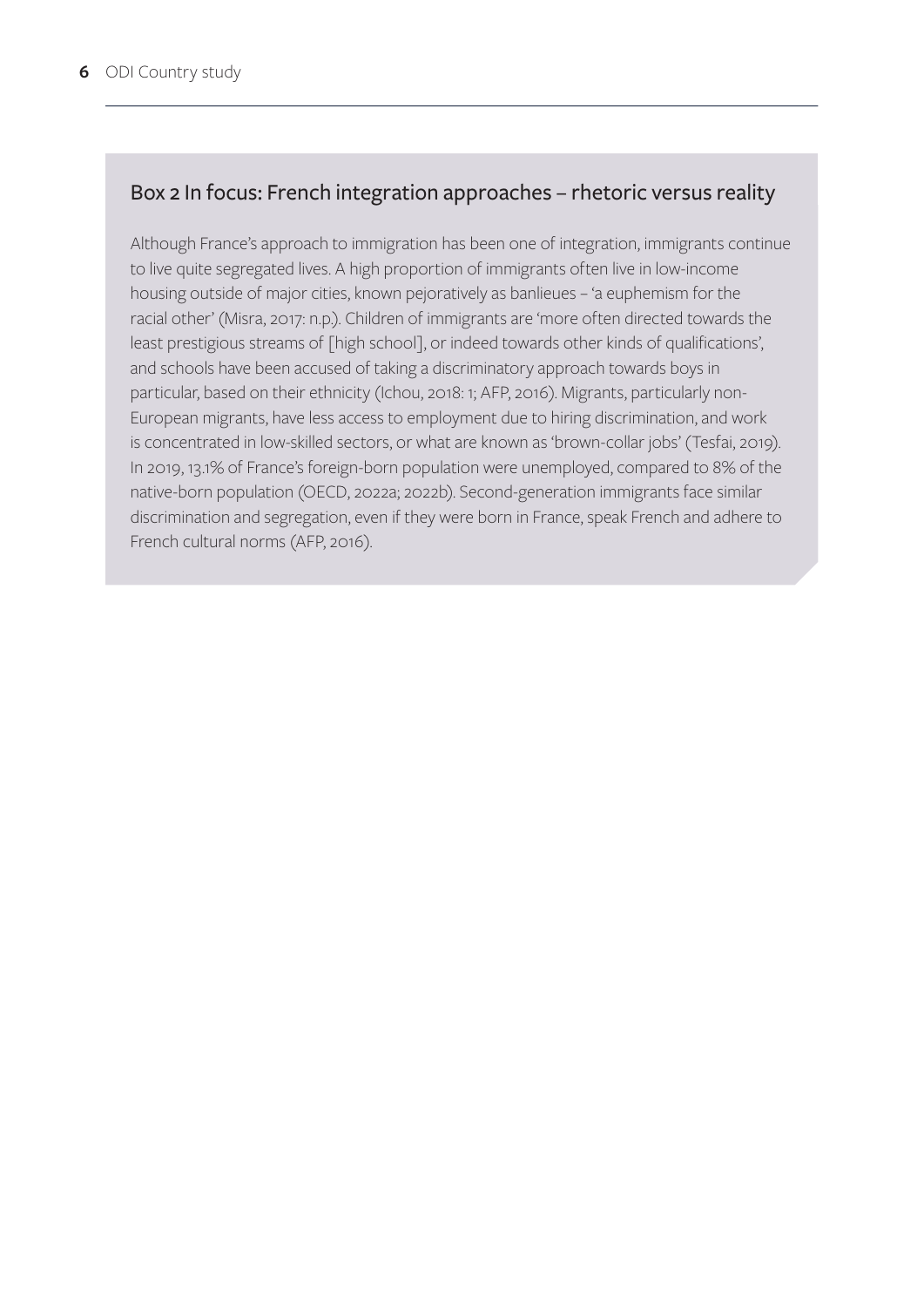# <span id="page-10-0"></span>3 Public attitudes towards refugees and other migrants: what do we know?

The salience of immigration as a key issue spiked in France in parallel with the large number of Syrian refugees entering Europe in 2015 (see Figure 4). However, unlike Germany and Sweden, the spike in salience did not mirror a spike in actual immigration (Holloway et al., 2021b; 2021c). Concerns around immigration were driven by a fear that France would see large numbers of Syrian arrivals. When this did not happen, the salience of immigration among the French public receded, though the topic remained a key issue in political discourse and public narratives (Eurobarometer, n.d.).



#### **Figure 4** Salience of immigration as a key issue in France

Note: This graphic shows the percentage of people answering 'immigration' to the question 'What do you think are the two most important issues facing France today?' Data is taken mainly from autumn surveys, though the Eurobarometer surveys were delayed due to Covid-19, with the autumn 2020 survey shifting to winter 2020–2021. Data for 2021 is taken from the latest survey (spring 2021). Source: Eurobarometer, n.d.

That immigration is not a priority concern for a majority of French respondents does not mean the French hold overwhelmingly positive attitudes towards immigration. In the early 2000s, more people held negative attitudes or were undecided about whether immigration made France a better place to live (see Figure 5). This has only shifted recently, with positive attitudes overtaking negative ones for the first time in 2018 (European Social Survey, n.d.).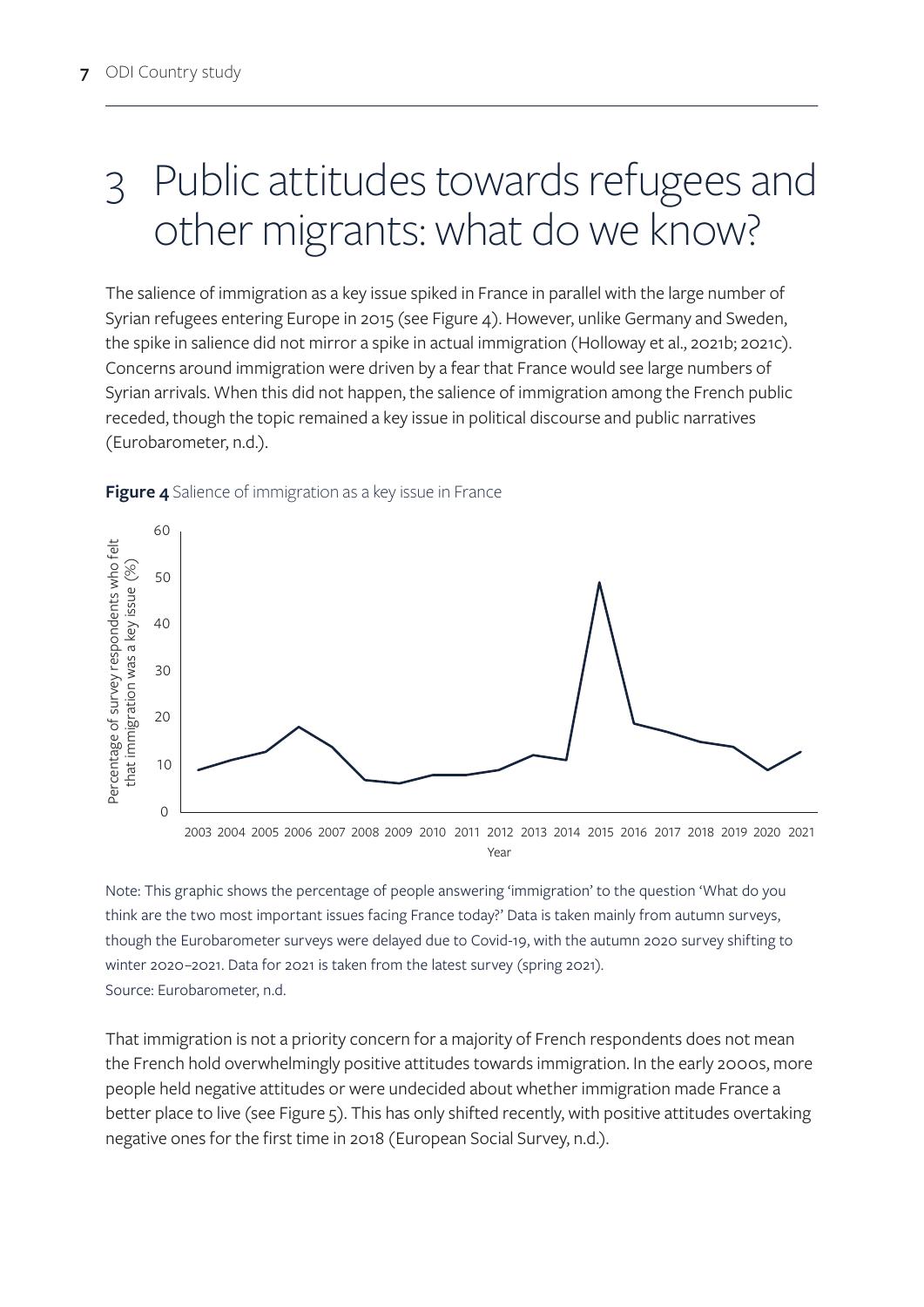

<span id="page-11-0"></span>**Figure 5** Attitudes towards immigration: does immigration make France a worse or a better place to live?

Note: This data has been extracted from each wave of the European Social Survey. The survey scores respondents from 0–10 only and records 'don't know' answers. We have classified survey respondents who scored 0–4 in their answers to the question 'Does immigration make France a worse or better place to live?' as holding 'negative' views, those scoring 5 as being 'indecisive' and those scoring 6-10 as holding 'positive' views. Source: European Social Survey, n.d.

This rise in positive attitudes over negative ones is more recent than in other European countries. In Germany, Spain and the UK, for example, positive attitudes towards immigration became dominant around 2008, 2010 and 2016 respectively (Holloway, 2021c; 2021d; Kumar and Faures, 2021). Like their counterparts in other countries, French survey respondents overestimate how many immigrants there actually are in France. According to a 2017 Eurobarometer survey on the integration of immigrants in the EU, French respondents on average estimated the proportion of non-EU immigrants in France at 18.1%, whereas the actual figure was 8.9% (European Commission, 2018).

Given France's preoccupation with assimilation, a large share of survey respondents is worried about immigrants not integrating into French society. Only one in four respondents to a 2021 survey agreed either very much or somewhat that refugees would successfully integrate into society – the second-lowest response rate in the survey, behind only Japan (Ipsos MORI, 2021), and down from 34% in 2017 (Ipsos MORI, 2017). In 2014, French respondents overwhelmingly believed that it is important for immigrants to speak French, even more so than to have work skills (Dennison and Taló, 2017). In 2016, 97% of respondents to a Pew Research Center survey said it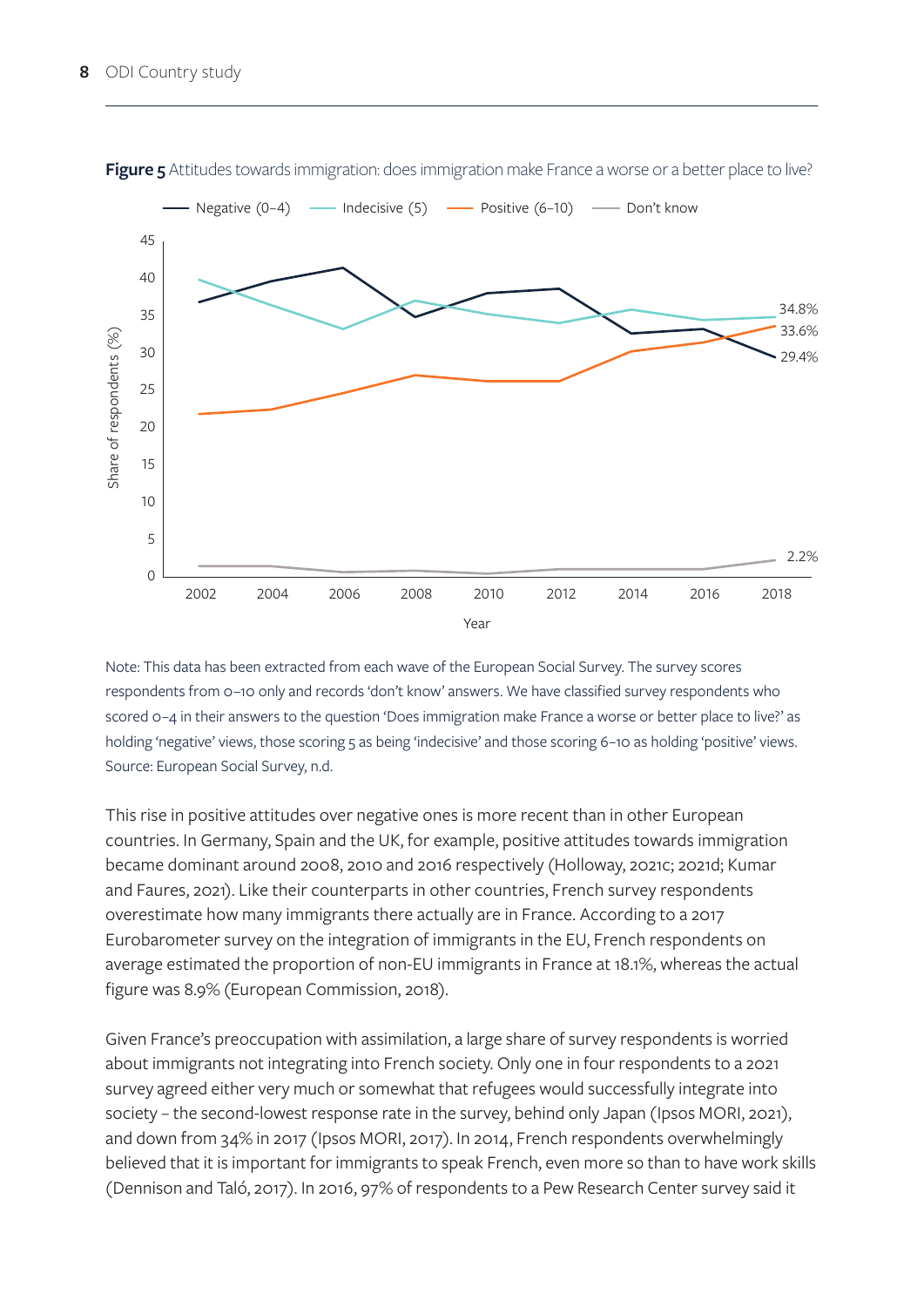was either very or somewhat important to speak French in order to be truly French; in 2020 this percentage was 93%, though other aspects, such as sharing the country's customs and traditions, had fallen more significantly (83% in 2016 and 71% in 2020) (Silver et al., 2021).

Alongside doubts that refugees and other migrants can assimilate successfully, the French population also questions the motives of refugees. In 2017, 75% of French respondents believed that terrorists pretended to be refugees in order to enter the country to cause violence, while 61% believed refugees were not really refugees at all, but had come to France for economic reasons or to seek welfare services (Ipsos MORI, 2017). The second question resulted in the same percentage (61%) in 2021 (Ipsos MORI, 2021). These percentages are similar to Germany, Italy and the UK, but contrast sharply with more welcoming countries, such as Spain and Sweden (Ipsos Mori, 2017; see also Holloway et al., 2021a; 2021b; 2021c; 2021d; Kumar and Faures, 2021).

Unlike Greece, Italy and Spain, France has not seen large numbers of sea arrivals, nor has it opened its doors to large numbers of refugees, as Sweden and Germany have. These debates are still relevant, however, since France is part of the EU and subject to the Dublin regulation and the 2020 New Pact on Migration and Asylum, which attempts to ensure that no member state shoulders a disproportionate responsibility for hosting asylum-seekers (European Commission, n.d.). Monthly surveys asking 'Are you in favour or against dispatching migrants who arrive by tens of thousands on the coasts of Greece and Italy, between all EU-countries, including France' showed minor, short-lived fluctuations based on current events. In June 2015, 64% of respondents were against sending immigrants throughout the EU, but this number fell to 51% following the publication of the picture of Aylan Kurdi, the Syrian boy who drowned when the boat he was travelling in capsized near Bodrum in Turkey in September 2015. It rose again to 62% after the terrorist attacks in Paris in November 2015, before falling again to 58% two months later (Le Bras, 2019: 112–113). These trends mirror those reported by Dennison and Taló (2017: 3), who find that French attitudes, like most European attitudes, have remained stable since 2000, and suggest that this stability is due more to 'country-specific histories, cultures and social structures' than to an 'antiimmigration tide in Europe'.

Since 2011, researchers have been using polling data to separate populations into groups based on their attitudes towards various topics, such as migration, rather than by demographic composition (Lowles and Painter, 2011). The first segmentation data in France was completed in 2017 (Purpose Europe and More in Common, 2017). In the newest segmentation analysis, undertaken in 2020, the French population can be grouped into six categories according to their beliefs and values around identity, belonging and their place in the world (see Box 3).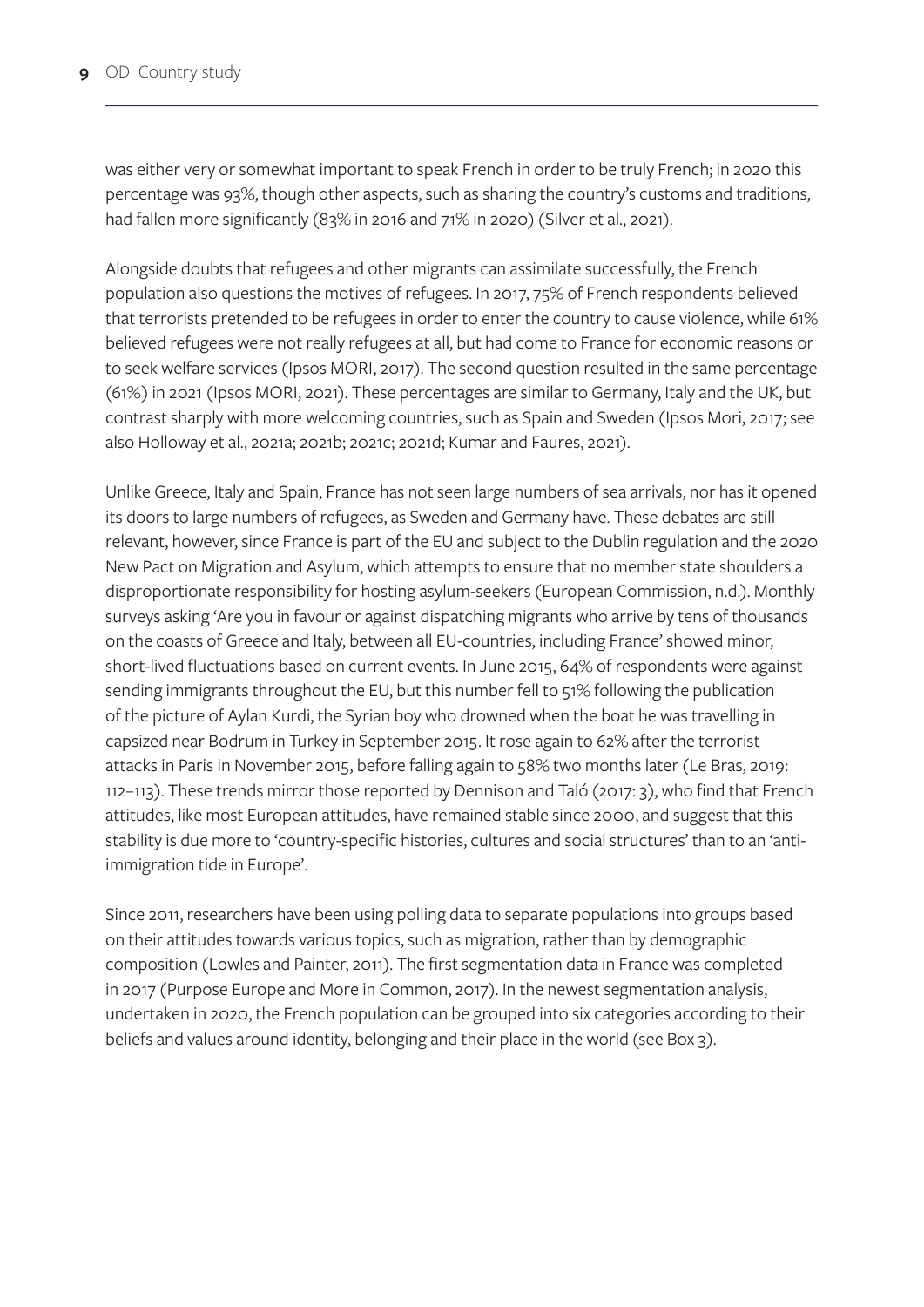### <span id="page-13-0"></span>Box 3 Segmentation of the French population and attitudes towards immigration

| $12\%$                            | 19%'               | 11%                       | 16%        | 22%         | $20\%$               |
|-----------------------------------|--------------------|---------------------------|------------|-------------|----------------------|
| Disillusioned<br><b>Activists</b> | <b>Stabilizers</b> | Optimistic<br>Pragmatists | Disengaged | Left Behind | <b>Identitarians</b> |

Source: Demoures et al., 2020a; 2020b

**Disillusioned Activists**: people who mostly support migration and the rights of minorities. They tend to be educated, cosmopolitan, progressive and not religious. They are pessimistic about the future of society and are more likely to be discouraged and depressed than the average French person.

**Stabilizers**: people who feel sympathy and benevolence towards migrants and minorities and who do not advocate closing borders, but also feel it is not possible to accommodate everyone who wants to come to France. Only 35% of Stabilizers believe that France has an obligation to welcome migrants because it has the financial means to do so. They tend to be moderate, engaged, established, rational and compassionate. They are likely to participate in civic life and value compromise.

**Optimistic Pragmatists**: the only group convinced that France is going in the right direction and that their children will have better lives than them. They believe in an open economy and society, being benevolent towards minorities and that migrants culturally enrich France. They tend to be individualistic, pragmatic, confident and entrepreneurial. They also tend to be younger, more male and more urban compared to the other groups, and there are twice as many people with immigrant backgrounds represented in this group than the others.

**Disengaged**: people who are profoundly disengaged with politics and civic society, who do not have strong values and whose concerns are largely personal. They worry about racism and discrimination more than other groups. They tend to be young, detached, individualistic and lacking in confidence.

**Left Behind**: people who are disengaged from politics and distrustful of decision-makers, who have few social ties and who are more likely to feel lonely than other groups. They tend to be angry, defiant and feel abandoned, and this anger often results in feelings of resentment towards 'others' who they see as more privileged than them, including migrants and elites. They are the least educated group.

**Identitarians**: people whose opinions towards immigration are driven by views of France as a uniform nation, increasingly threatened by the outside world. Immigration is their top concern (50% of the group, versus 27% on average). They overwhelmingly support the closure of borders to migrants and are highly distrustful of Muslims. They tend to be older, conservative, nativist and uncompromising.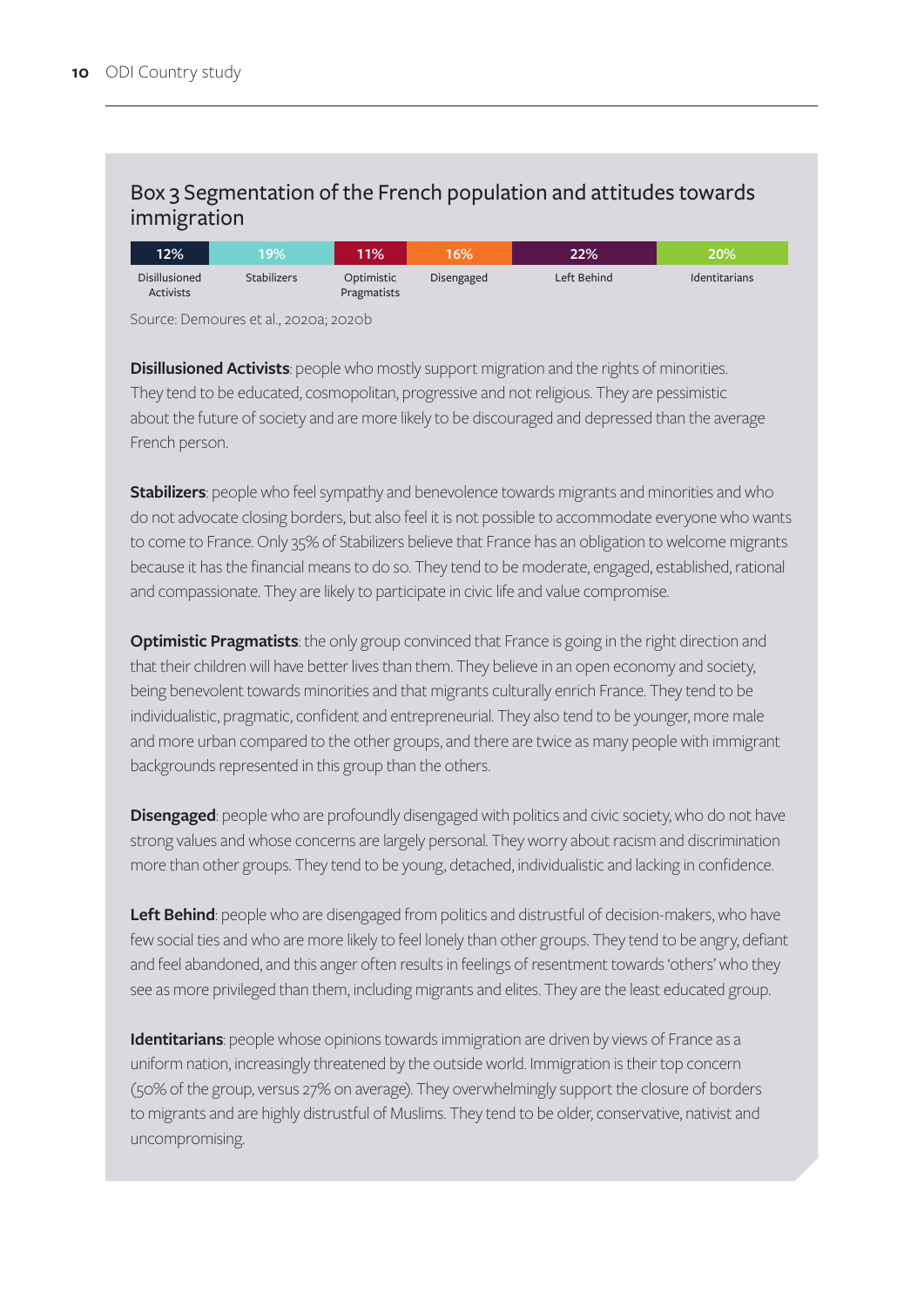<span id="page-14-0"></span>Overall, Demoures et al. (2020b: 142) find that 'immigration is viewed more negatively in France than in other countries'. Only two groups – the Disillusioned Activists and Optimistic Pragmatists – record a majority that feel the impact of immigration has been positive. Overall, slightly more respondents (54%) believe that France should close its borders completely to migrants, compared to 46% who disagree with this (ibid.). However, as with other immigration questions, there is nuance within each group's responses: even 17% of Identitarians and 31% of the Left Behind, for instance, do not agree with closing borders completely (ibid.).

Segmentation analysis also finds some areas where there is more agreement and less polarisation between groups. For example, '62% of French people are concerned about a growing climate of hostility towards Muslims' (Demoures et al., 2020a: 5). As shown in Figure 6, these concerns are shared across all six segments, including Identitarians (55%), and those with the most closed views.

#### **Figure 6** Segmentation of the French population and perceptions of hostility towards Muslims



Q: Today in France there is a climate of hostility towards Muslims which concerns me

Source: Demoures et al., 2020b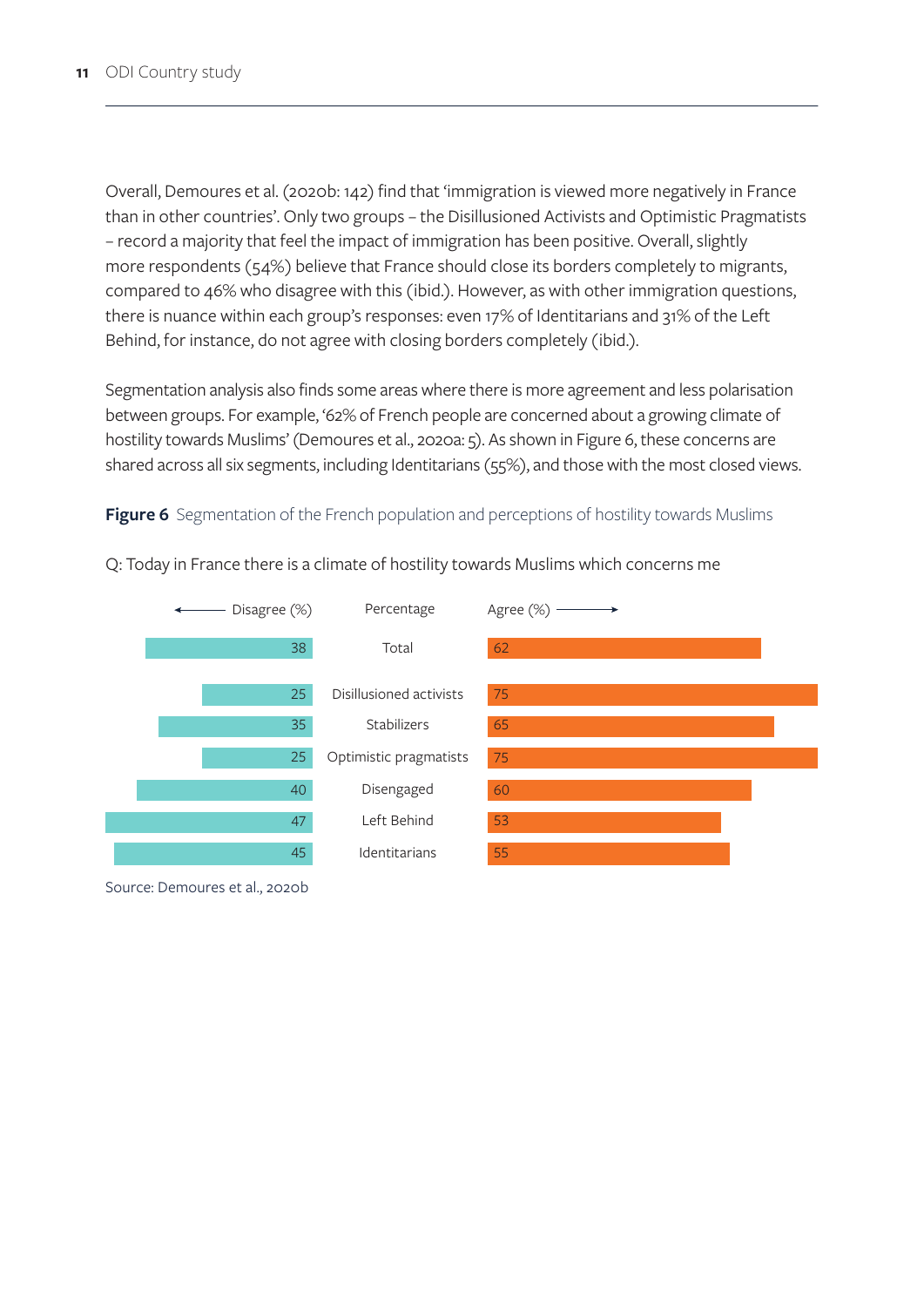These six segments also form three overarching groups: Settled France (30%, Stabilizers and Optimistic Pragmatists); Polemic France (32%, Disillusioned Activists and Identitarians) and Forgotten France (38%, Left Behind and Disengaged) (Demoures et al., 2020a; 2020b). The two segments that Demoures et al. (2020a) see as part of 'Polemic France' – Disillusioned Activists and Identitarians – have dominated narratives around immigration by speaking loudest. France is not the sharply divided country that is portrayed by the media or on Twitter, but rather 'the shouting simply reflects how much of the public conversation is hijacked by this loud and polarized Polemic France. While they are the main (and often the only) protagonists of these debates, they do not reflect the views of the majority of the French population' (Demoures et al., 2020a: 12).

By contrast, the groups that comprise 'Forgotten France' – the Disengaged and the Left Behind – are more likely to be 'vulnerable to "Us versus Them" narratives that provide them with a sense of belonging by narrowing membership in the national community on the basis of specific ethnic and cultural attributes' (Demoures et al., 2020a: 14). Although they have different end goals, the Left Behind often share similar opinions on immigration with Identitarians because their anger towards the system can be easily channelled towards groups that do not represent them, and who are painted as a threat to their interests, including migrants and refugees (ibid.).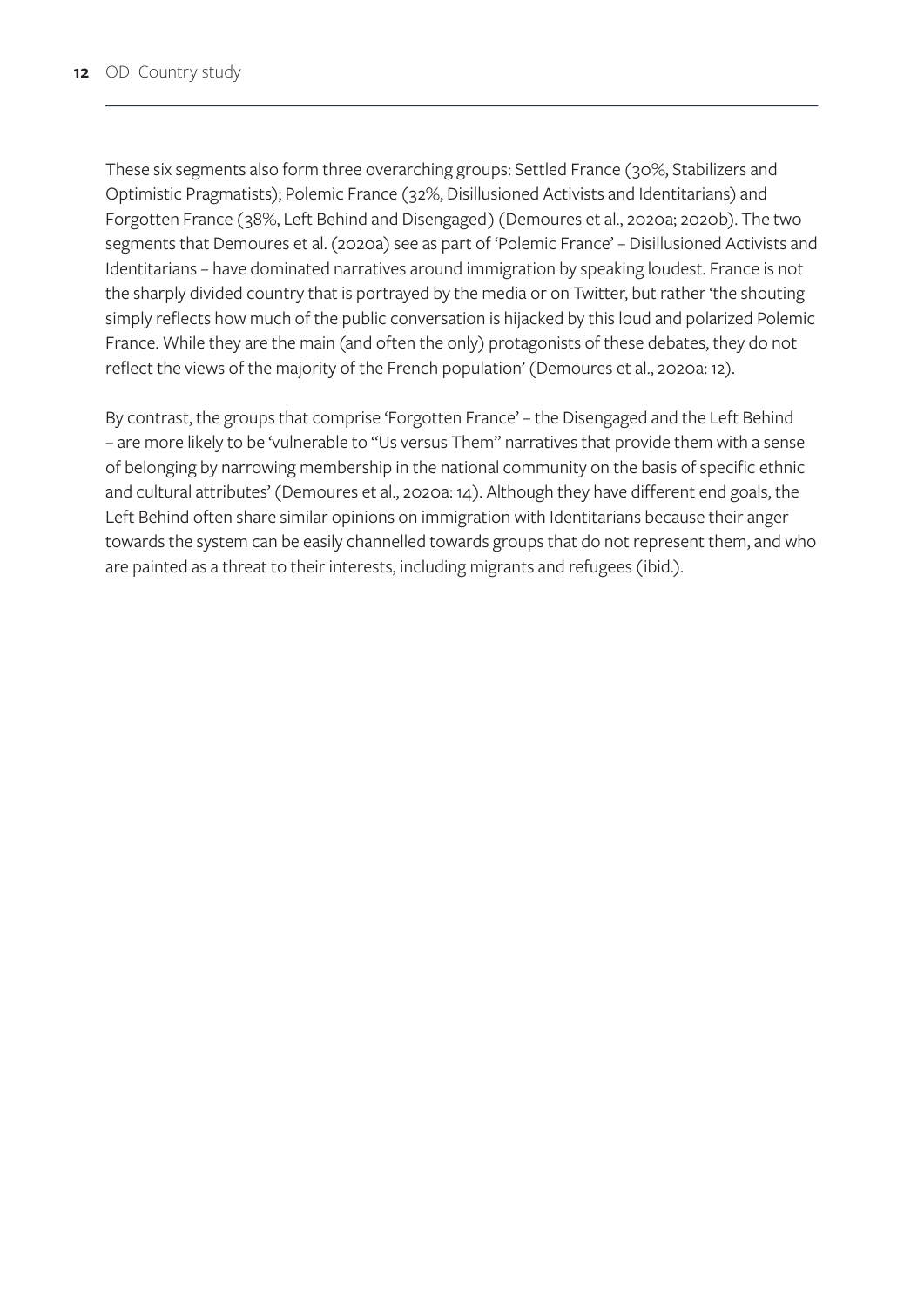# <span id="page-16-0"></span>4 A dividing, and dominating, narrative

The main narrative that divides and dominates debate in France centres on national identity and integration. Narratives in other European countries, such as competition for jobs or the refugee crisis, rarely appear in these debates; instead, 'French attitudes to immigration are largely addressed through allusions to the French Republican identity and multiculturalism' (Dennison and Taló, 2017: 1). As Parikh (2019) notes, the focus of France's immigration debate is often what is in the integration policy and how it is implemented, not whether to have a policy in the first place. Moreover, as noted in Box 2, the issue of integration does not disappear with second-generation immigrants. Tesfai (2019: 2741) claims that 'social mobility between immigrant generations in France does not exist'. This is attributed more 'to the degree that "they look French"', rather than their nationality, ability to speak French or adherence to French cultural norms and values (AFP, 2016: n.p.) – even though these are the characteristics that are required, on paper, for integration into French society.

The national identity narrative has been used by Marine Le Pen's FN, with Le Pen positioned 'as the defender of the French nation and her references to immigration … mainly identitarian' (Dennison and Taló, 2017: 1). In doing so, Le Pen positions the French '"people" (as an in-group) and immigrants (as an out-group) who are considered "unwilling to adapt" and pose a threat to the French traditional way of life' (ibid.). Young men are labelled 'aimless delinquents' or 'imminent terrorists', while women are seen as 'in need of liberation' (Misra, 2017: n.p.). This narrative remains key in the run-up to the 2022 elections, as candidates on all sides harden their positions on the issue (Onishi, 2021). This shift to the right has occurred in large part because of the emergence in 2021 of Éric Zemmour as a presidential candidate. Zemmour has split the far right, occupying much of the same ground as the National Rally but going even further, with strong anti-immigration rhetoric so strong, in fact, that he has been fined by a Paris court for hate speech for calling unaccompanied child migrants 'thieves', 'rapists' and 'murderers' (BBC, 2022).

This rhetoric, however, does not match reality. France is 'not a country overrun by immigration'; as noted above, fewer immigrants (by percentage of population) live in France than almost all of its neighbours (Onishi, 2021). Yet, in some ways, the small proportion of immigrants in the French population help drive this narrative, as it is particularly uppermost in the minds of those who do not interact with immigrants in everyday life. Le Bras (2019: 107) found that, without frequent contact, people tend to fear immigrants – 'largely for irrational reasons' – because 'they rely on mediainformation and on narratives, which are largely rumours, told by those closest to them'. This is not unusual given what is known from wider research on contact theory. According to this theory, people who have the opportunity to communicate with people who are different from themselves are more likely to understand and appreciate diverse viewpoints and harbour less prejudice towards those groups (Dempster and Hargrave, 2017). Whereas in the early years of the FN, the number of votes gained by the party increased as the number of immigrants in France born in Muslim countries increased, more recently this correlation has disappeared, and 'xenophobia is thus no longer rooted in direct encounters [with immigrants from Muslim countries], but rather in voters' perception' (Le Bras, 2019: 105).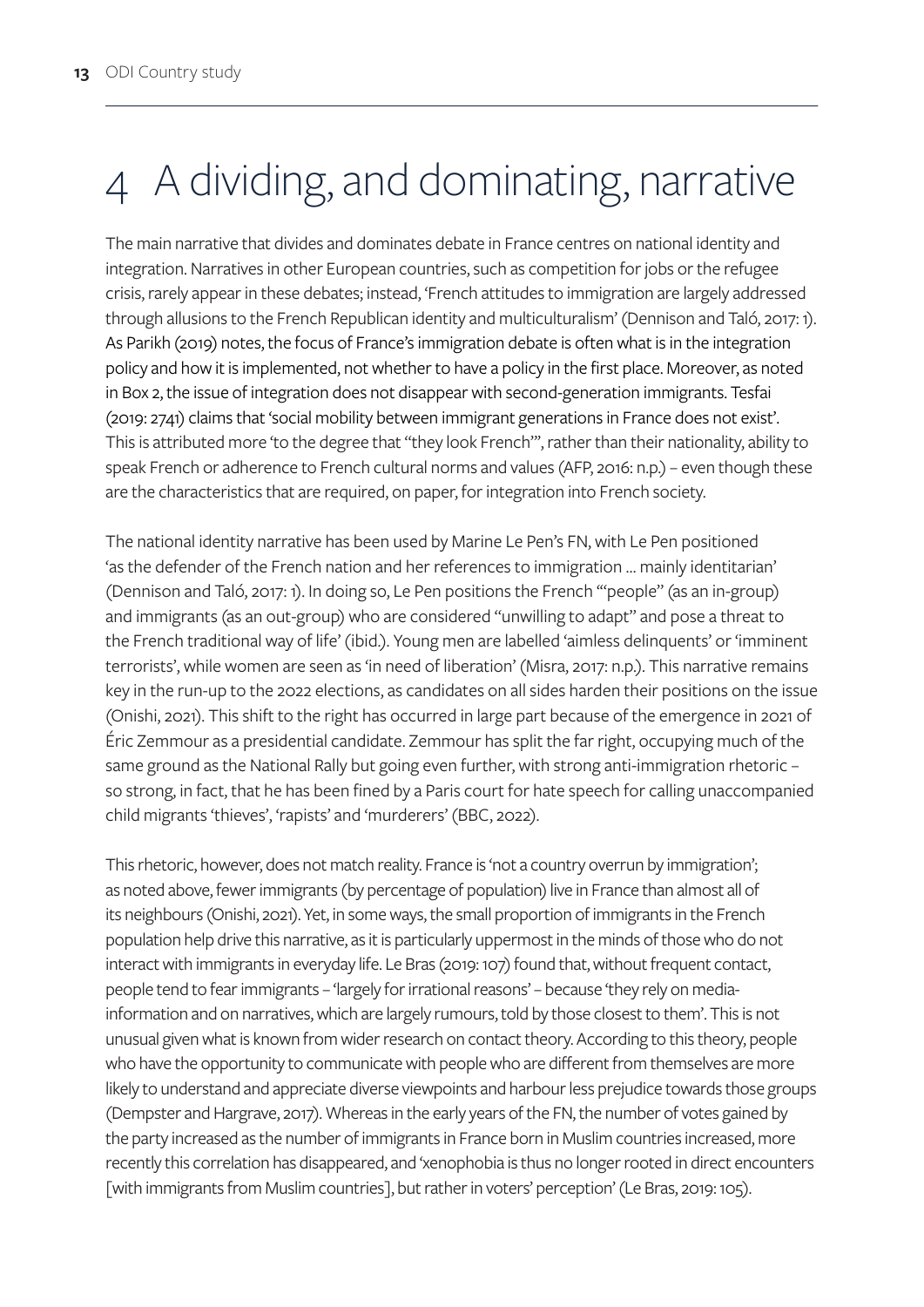In France as elsewhere, 'the terms "immigration" and "Islam" are used synonymously in much of the political debate' (Parikh, 2019: n.p.). The association between these terms is connected to a narrative that arose as France experienced waves of immigration from former French colonies and other European countries during the 1970s and 1980s. This narrative presented European immigrants as successfully able to integrate (even if, in fact, their experience was difficult and characterised by hostility and racism), in contrast with Muslim immigrants, whose integration was perceived as problematic (Bertossi, 2020). This conflation of immigration and Islam is also evident in the banning of headscarves in schools, face-covering Islamic veils in public places and burkinis on beaches; 'both "immigration" and "Islam" have been constructed as a single "problem" that needs to be addressed through a centralized policy of integration' (Parikh, 2019: n.p.).

Immigration does not sit easily beside other social problems in France. For example, the recent Gilets Jaunes (Yellow Vests) protests touched on tax policy, the cost of living and unemployment, but made little to no mention of the role immigration plays in these issues or, indeed, of how immigrants are often disproportionately affected by them (Parikh, 2019). The only official position appears as one of the movement's 42 demands – 'that a real integration policy be implemented. Living in France means becoming French (courses on French language, the history of France, and civic education with certification at the end of the course' (ibid.: n.p.). Thus, rather than use a social protest movement to advocate on behalf of those who are largely marginalised in French society, the message continues to be that refugees and other migrants must become French, even if they may never be seen as truly French.

Where dominant narratives have perhaps been challenged most successfully is in French cities, where local government leaders have been proactive in promoting more tolerant and open attitudes towards immigrants. This was particularly notable with the response to the Taliban takeover in Afghanistan in August 2021. French mayors quickly adopted public stances in favour of supporting and welcoming asylum-seekers from Afghanistan, many offering refuge in their city, with particularly strong interventions from the mayors of Bordeaux, Grenoble, Lille, Lyon, Marseille and Strasbourg (Cittone, 2021; Dimitrova, 2021; Garnier and Boutin, 2021). These offers of help were frequently accompanied by public challenges to the national government's position, after Macron publicly warned that France would need to protect itself against large-scale irregular migration flows as a result of the crisis (Garnier and Boutin, 2021).

This was not the first time that local leaders had opposed the national government. In 2016, the mayor of Paris successfully pressured the national government to address the lack of emergency shelters for asylum-seekers (Ahad and Banulescu-Bogdan, 2019; Eurocities, 2021). Paris has its own mobilisation plan for refugee reception and has used its 'participatory budget' (voted on by residents) to finance a refugee centre (Eurocities, 2021). Inspired by the ID scheme in New York, Paris introduced an ID card (the carte citoyenne-citoyen) after the terrorist attacks of 2015. The card is provided free to all residents over the age of seven who live, work or study in Paris irrespective of nationality and migration status, enabling access to municipal services and events (Wood, 2018; Council of Europe, 2019).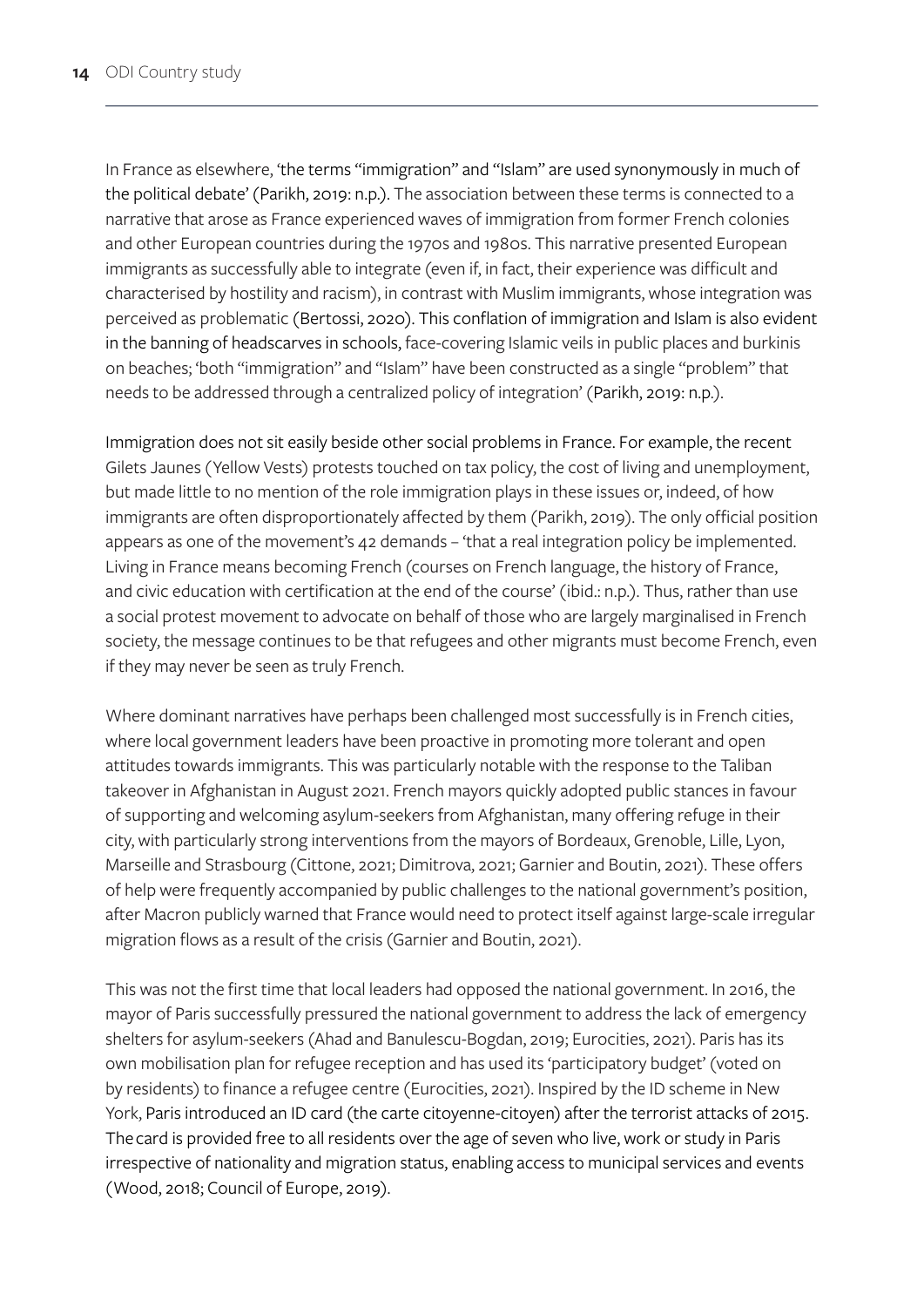# <span id="page-18-0"></span>5 Conclusion

Immigration to France during the twentieth century was largely driven by pragmatic concerns, increasing when more labourers were needed and decreasing when that demand disappeared. However, immigration and immigration policies were also ideological, tied up in French colonialism, driven by the empire and wars of independence, and debates have culminated in what it means to be French. These ideas underpin the assimilationist approach that has prevailed in France over the past several decades and, paradoxically, the segregation that remains, as those who do not 'look French' struggle to fully integrate, particularly in relation to access to decent housing, education and work.

Since the early 2000s, immigration flows have been steady, often matched by similar levels of outflows, and generally at lower levels than France's neighbours. Nevertheless, immigration policies have grown increasingly strict as each successive government creates its own (often more restrictive) legislation. Public attitudes are growing more positive, but this shift has not yet appeared in political discourse and public narratives around migration at the national level.

The French population does not hold homogenous views on migration, and as seen in the segmentation data, a majority of respondents in all categories are concerned about a growing climate of hostility towards Muslims. With the understanding that many public narratives conflate immigration and Islam, this becomes more significant – going beyond one religion to potentially encompass all refugees and migrants. Yet the 'us versus them' narrative remains prominent in national politics and will likely be further exacerbated in the April 2022 elections due to the arrival of Zemmour.

In order to engage with the French population and shift public narratives towards recognising the benefits of migration and diversity, the threads of national identity and immigration need to be disentangled, so that any conversation on immigration does not invoke discussions on what it means to be French (Semountik, 2018). Conversations around immigration should move away from ideology and return once again to pragmatism, with an emphasis on the benefits refugees and other migrants bring. In doing so, perhaps France can 'leave behind the 20th century notion of a national identity based on one ethnic origin' and embrace 'a more modern conception based on diversity and inclusiveness' (ibid.: n.p.). Civil society, employers who need migrant workers and local leaders all have key roles to play in encouraging people to be more welcoming of refugees and other migrants.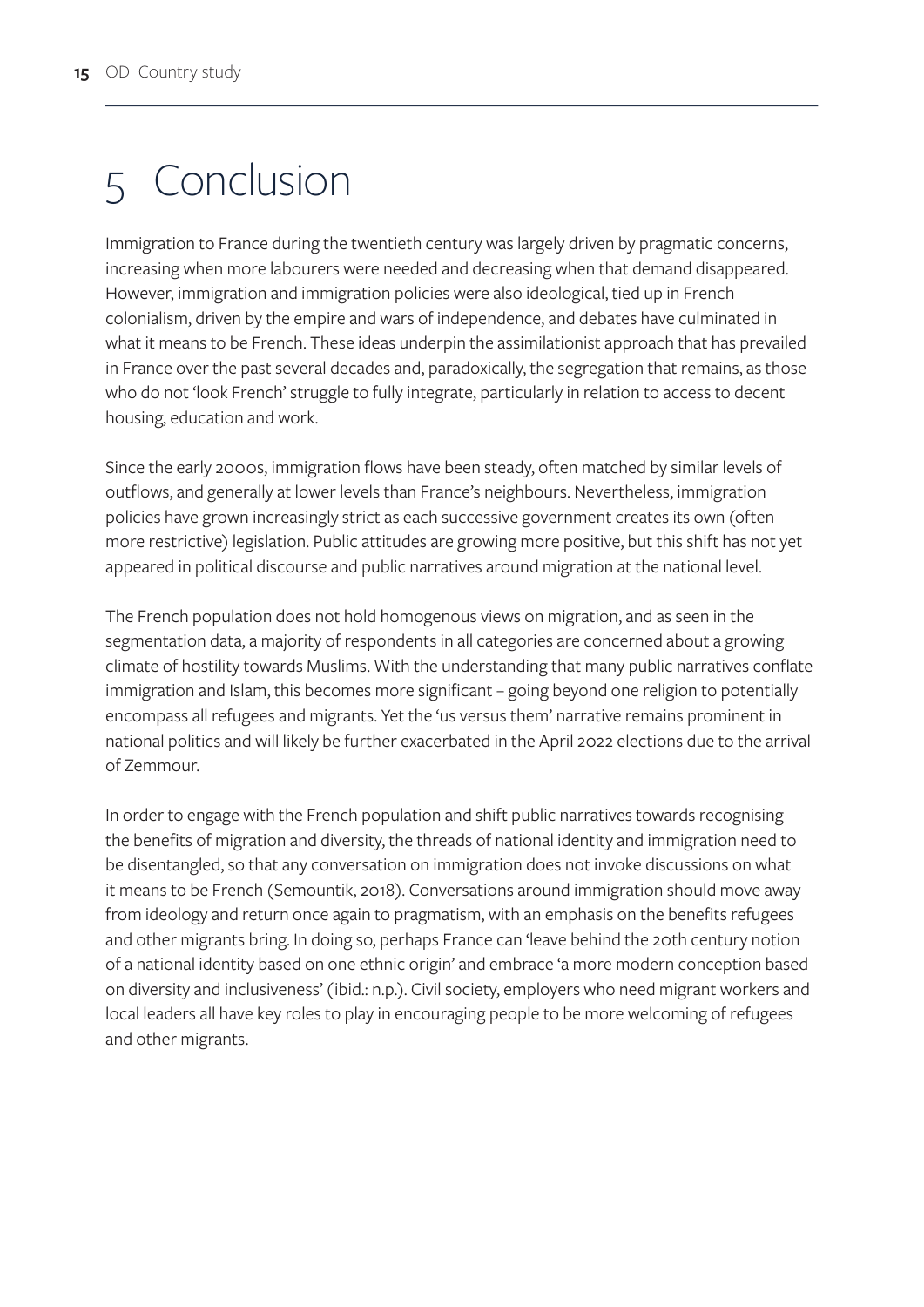# <span id="page-19-0"></span>References

- **Ahad, A. and Banulescu-Bogdan, N.** (2019) *Communicating strategically about immigrant integration. Policymaker perspectives.* Brussels: Migration Policy Institute Europe [\(www.migrationpolicy.org/research/communicating-strategically-immigrant-integration\)](http://www.migrationpolicy.org/research/communicating-strategically-immigrant-integration).
- **AFP** (2016) 'Immigrants struggling to integrate in France'. The Local, 9 January [\(www.thelocal.fr/](http://www.thelocal.fr/20160109/immigrants-struggling-to-integrate-in-france) [20160109/immigrants-struggling-to-integrate-in-france](http://www.thelocal.fr/20160109/immigrants-struggling-to-integrate-in-france)).
- **Bajekal, N.** (2015) 'Inside Calais's deadly migrant crisis'. Time, 1 August [\(https://time.com/3980758/](https://time.com/3980758/calais-migrant-eurotunnel-deaths/) [calais-migrant-eurotunnel-deaths/\)](https://time.com/3980758/calais-migrant-eurotunnel-deaths/).
- **BBC** (2016) 'Calais "Jungle": demolition crews pull down migrant camp'. 25 October [\(www.bbc.co.uk/news/world-europe-37759032\)](http://www.bbc.co.uk/news/world-europe-37759032).
- BBC (2018) 'France approves controversial immigration bill'. 23 April ([www.bbc.co.uk/news/](http://www.bbc.co.uk/news/world-europe-43860880) [world-europe-43860880](http://www.bbc.co.uk/news/world-europe-43860880)).
- **BBC** (2022) 'Eric Zemmour: far-right candidate found guilty of hate speech'. 17 January [\(www.bbc.co.uk/news/world-europe-60022996\)](http://www.bbc.co.uk/news/world-europe-60022996).
- **Bertossi, C.** (2020) *How the French understand immigrant integration and citizenship*. Brussels: European Commission ([https://ec.europa.eu/migrant-integration/library](https://ec.europa.eu/migrant-integration/library-document/france-how-french-understand-immigrant-integration-and-citizenship_en)[document/france-how-french-understand-immigrant-integration-and-citizenship\\_en](https://ec.europa.eu/migrant-integration/library-document/france-how-french-understand-immigrant-integration-and-citizenship_en)).
- **Bouchaud, M.** (2014) 'Remembering Sangatte, France's notorious refugee camp'. Vice, 5 November [\(www.vice.com/en/article/qva5n3/remembering-sangatte-frances-notorious](http://www.vice.com/en/article/qva5n3/remembering-sangatte-frances-notorious-refugee-camp)[refugee-camp\)](http://www.vice.com/en/article/qva5n3/remembering-sangatte-frances-notorious-refugee-camp).
- **Brutel, C.** (2014) 'Recent immigrants to France increasingly European immigration'. Paris: INSEE ([www.insee.fr/en/statistiques/1283872\)](http://www.insee.fr/en/statistiques/1283872).
- **Cittone, J.** (2021) 'Ces maires qui proposent d'accueillir des Afghans: des discours aux actes'. Le Figaro, 20 August [\(www.lefigaro.fr/actualite-france/ces-maires-qui-proposent-d](http://www.lefigaro.fr/actualite-france/ces-maires-qui-proposent-d-accueillir-des-afghans-des-discours-aux-actes-20210820)[accueillir-des-afghans-des-discours-aux-actes-20210820](http://www.lefigaro.fr/actualite-france/ces-maires-qui-proposent-d-accueillir-des-afghans-des-discours-aux-actes-20210820)).
- **Council of Europe** (2019) 'Urban citizenship and undocumented migration'. Policy Brief. Intercultural Cities and Council of Europe [\(www.coe.int/en/web/interculturalcities/policy](http://www.coe.int/en/web/interculturalcities/policy-briefs)[briefs\)](http://www.coe.int/en/web/interculturalcities/policy-briefs).
- **de Haas, H.** (2014) *Morocco: setting the stage for becoming a migration transition country?* Washington DC: Migration Policy Institute [\(www.migrationpolicy.org/article/morocco](http://www.migrationpolicy.org/article/morocco-setting-stage-becoming-migration-transition-country)[setting-stage-becoming-migration-transition-country\)](http://www.migrationpolicy.org/article/morocco-setting-stage-becoming-migration-transition-country).
- **Delbos, L. and Tripier, C.** (2021) *Asylum Information Database (AIDA) country report: France. 2020 update*. Brussels: European Council on Refugees and Exiles ([https://asylumineurope.](https://asylumineurope.org/reports/country/france/) [org/reports/country/france/](https://asylumineurope.org/reports/country/france/)).
- **Demoures, F.-X., Monges, L., Piola, M. et al.** (2020a) *Finding France: a people in search of their country*. Paris: Destin Commun [\(www.lafranceenquete.fr\)](http://www.lafranceenquete.fr).
- **Demoures, F.-X., Monges, L., Piola, M. et al.** (2020b) *La France en quête: réconcilier une nation divisée*. Paris: Destin Commun ([www.lafranceenquete.fr](http://www.lafranceenquete.fr)).
- **Dempster, H. and Hargrave, K.** (2017) *Understanding public attitudes towards refugees and migrants*. London: ODI ([https://odi.org/en/publications/understanding-public-attitudes](https://odi.org/en/publications/understanding-public-attitudes-towards-refugees-and-migrants/)[towards-refugees-and-migrants/\)](https://odi.org/en/publications/understanding-public-attitudes-towards-refugees-and-migrants/).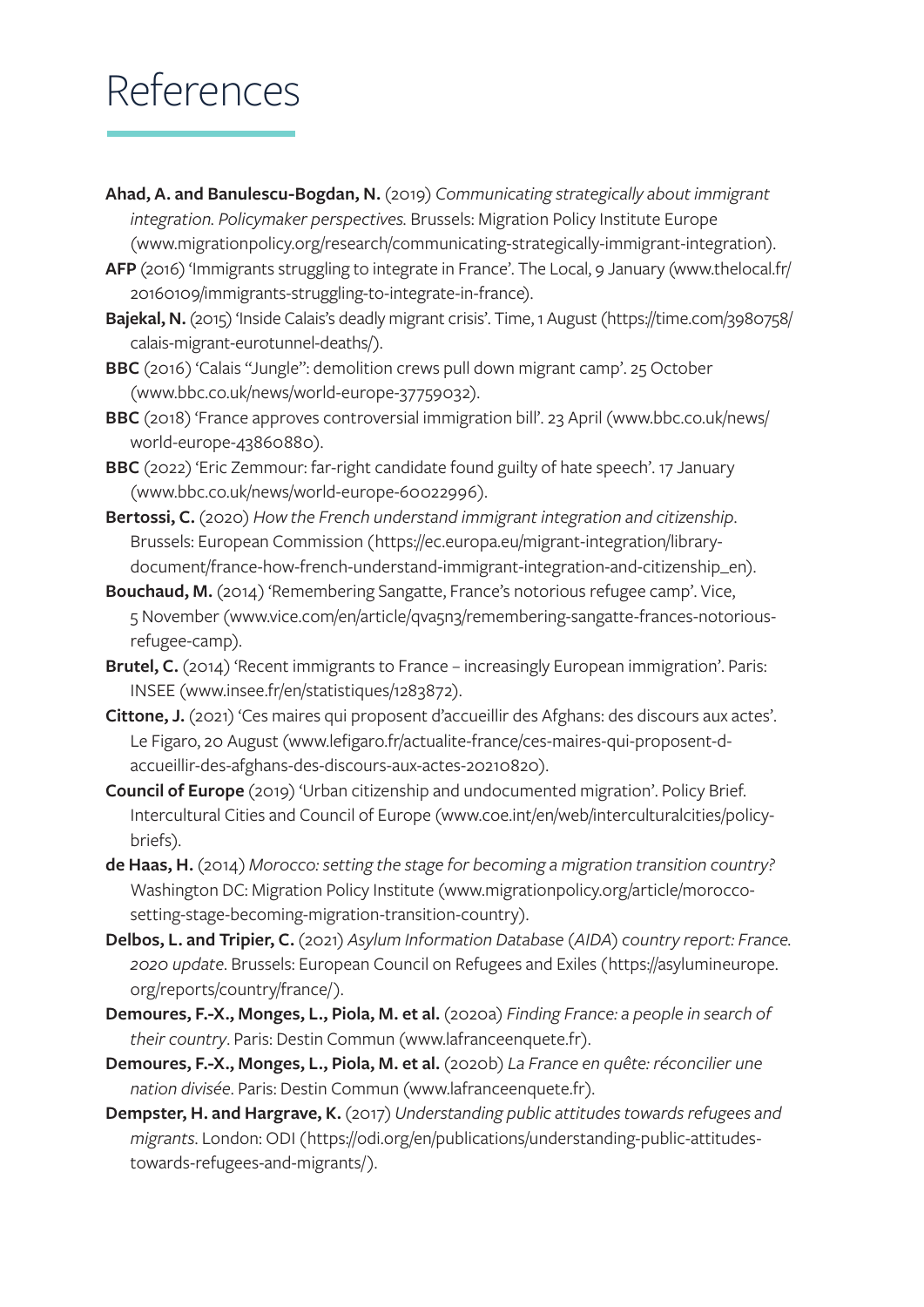- **Dennison, J. and Taló, T.** (2017) *Explaining attitudes to immigration in France*. Florence: EUI ([http://cadmus.eui.eu//handle/1814/46245\)](http://cadmus.eui.eu//handle/1814/46245).
- **Dimitrova, A.** (2021) 'French mayors quick to take a stance on the situation in Afghanistan'. The Mayor.eu, 17 August [\(www.themayor.eu/en/a/view/french-mayors-quick-to-take-a](http://www.themayor.eu/en/a/view/french-mayors-quick-to-take-a-stance-on-the-situation-in-afghanistan-8655)[stance-on-the-situation-in-afghanistan-8655](http://www.themayor.eu/en/a/view/french-mayors-quick-to-take-a-stance-on-the-situation-in-afghanistan-8655)).
- **Eurobarometer** (n.d.) 'Standard Eurobarometer'. Brussels: European Commission (<https://europa.eu/eurobarometer/surveys/browse/all/series/4961>).
- **Eurocities** (2021) 'Paris, on s'aime?' Webpage. Eurocities ([https://eurocities.eu/stories/](https://eurocities.eu/stories/paris-on-saime/) [paris-on-saime/\)](https://eurocities.eu/stories/paris-on-saime/).
- **European Commission** (2018) 'Special Eurobarometer 469: integration of immigrants in the European Union. France'. Brussels: European Commission ([https://europa.eu/](https://europa.eu/eurobarometer/surveys/detail/2169) [eurobarometer/surveys/detail/2169\)](https://europa.eu/eurobarometer/surveys/detail/2169).
- **European Commission** (n.d.) 'Country responsible for asylum application (Dublin Regulation)'. Brussels: European Commission ([https://ec.europa.eu/home-affairs/policies/](https://ec.europa.eu/home-affairs/policies/migration-and-asylum/common-european-asylum-system/country-responsible-asylum-application-dublin-regulation_en) [migration-and-asylum/common-european-asylum-system/country-responsible-asylum](https://ec.europa.eu/home-affairs/policies/migration-and-asylum/common-european-asylum-system/country-responsible-asylum-application-dublin-regulation_en)[application-dublin-regulation\\_en](https://ec.europa.eu/home-affairs/policies/migration-and-asylum/common-european-asylum-system/country-responsible-asylum-application-dublin-regulation_en)).
- **European Social Survey** (n.d.) 'France'. London: ESS. ([www.europeansocialsurvey.org/data/](http://www.europeansocialsurvey.org/data/country.html?c=france) [country.html?c=france\)](http://www.europeansocialsurvey.org/data/country.html?c=france).
- **French Government** (2021a) 'Demande d'asile'. Webpage. Paris: French Government [\(www.service-public.fr/particuliers/vosdroits/F2232\)](http://www.service-public.fr/particuliers/vosdroits/F2232).
- **French Government** (2021b) 'Droits du demandeur d'asile: soins, logement, aide financière…'. Webpage. French Government ([www.service-public.fr/particuliers/vosdroits/F32454](http://www.service-public.fr/particuliers/vosdroits/F32454)).
- **French Government** (2021c) 'Naturalisation'. Webpage. French Government [\(www.service-public.fr/particuliers/vosdroits/F2213\)](http://www.service-public.fr/particuliers/vosdroits/F2213).
- **Funk, M., Hedwig, G., Rinke, T. and Bruns, O.** (eds) (2019) *European public opinion and migration: achieving common progressive narratives*. Brussels: Foundation for European Progressive Studies [\(www.fes-europe.eu/fileadmin/user\\_upload/Final\\_European\\_Public\\_](http://www.fes-europe.eu/fileadmin/user_upload/Final_European_Public_Opinion_and_Migration.pdf) [Opinion\\_and\\_Migration.pdf](http://www.fes-europe.eu/fileadmin/user_upload/Final_European_Public_Opinion_and_Migration.pdf)).
- **Gallard, M. and Teinturier, B.** (2022) 'Présidentielle 2022: L'enjeu social, une priorité des Français dont ils estiment qu'elle n'est pas assez présente dans la campagne'. London: Ipsos MORI ([www.ipsos.com/fr-fr/presidentielle-2022/presidentielle-2022-lenjeu-social-une](http://www.ipsos.com/fr-fr/presidentielle-2022/presidentielle-2022-lenjeu-social-une-priorite-des-francais-dont-ils-estiment-quelle-nest-pas-assez)[priorite-des-francais-dont-ils-estiment-quelle-nest-pas-assez](http://www.ipsos.com/fr-fr/presidentielle-2022/presidentielle-2022-lenjeu-social-une-priorite-des-francais-dont-ils-estiment-quelle-nest-pas-assez)).
- **Garnier, H. and Boutin, C.** (2021) 'Marseille, Grenoble, Strasbourg, Lyon: Plusieurs maires proposent d'accueillir des réfugiés afghans'. AFP, 18 August [\(www.bfmtv.com/politique/](http://www.bfmtv.com/politique/marseille-grenoble-strasbourg-lyon-plusieurs-maires-proposent-d-accueillir-des-refugies-afghans_AN-202108180139.html) [marseille-grenoble-strasbourg-lyon-plusieurs-maires-proposent-d-accueillir-des-refugies](http://www.bfmtv.com/politique/marseille-grenoble-strasbourg-lyon-plusieurs-maires-proposent-d-accueillir-des-refugies-afghans_AN-202108180139.html)[afghans\\_AN-202108180139.html](http://www.bfmtv.com/politique/marseille-grenoble-strasbourg-lyon-plusieurs-maires-proposent-d-accueillir-des-refugies-afghans_AN-202108180139.html)).
- **Guiraudon, V.** (2001) *Immigration policy in France*. Washington DC: Brookings Institution [\(www.brookings.edu/articles/immigration-policy-in-france\)](http://www.brookings.edu/articles/immigration-policy-in-france).
- Haguenau-Moizard, C. (2018) 'The 2018 French Asylum and Immigration Act'. VerfBlog, 17 August (<https://verfassungsblog.de/the-2018-french-asylum-and-immigration-act>).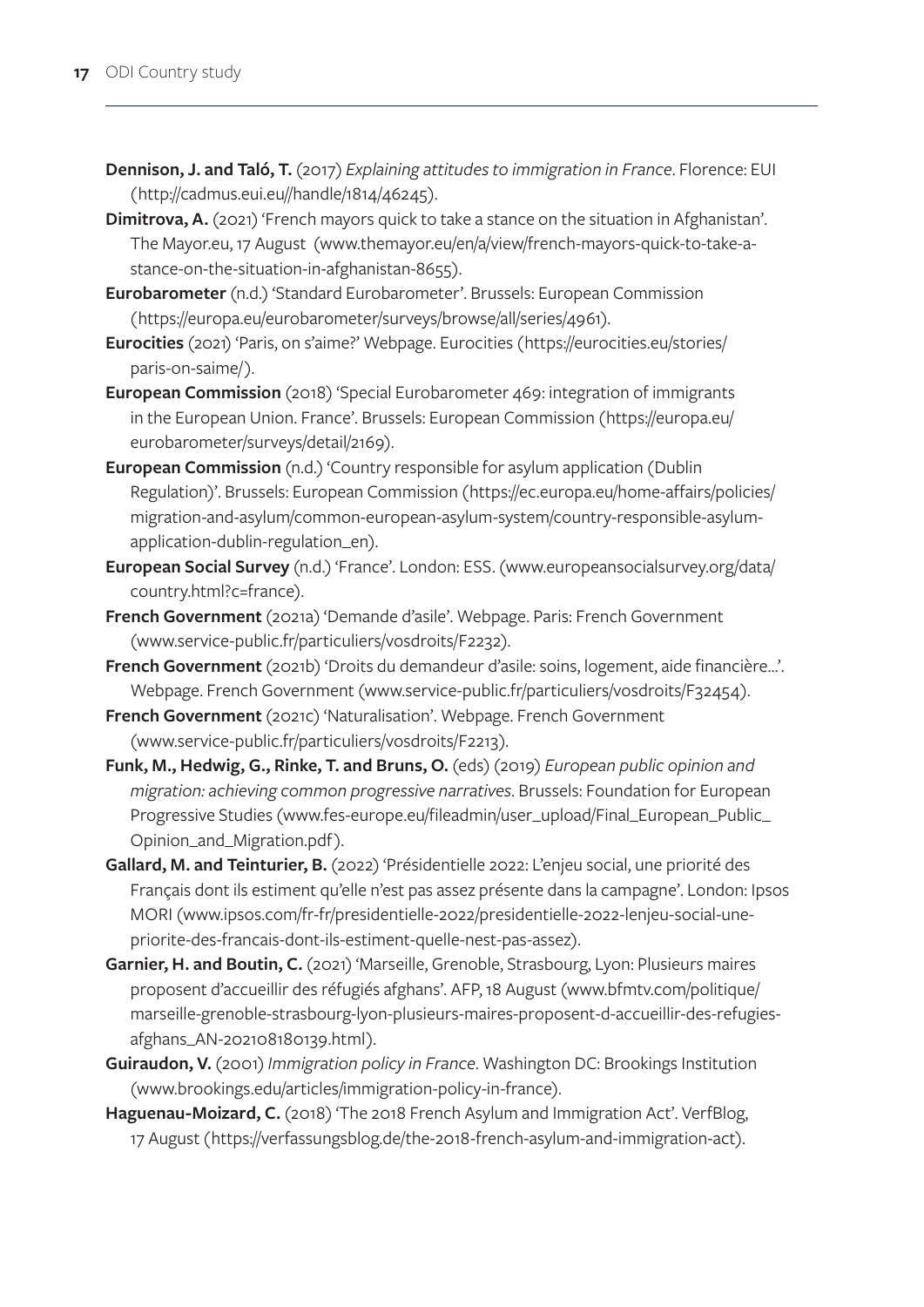- **Hamilton, K., Simon, P. and Veniard, C.** (2004) *The challenge of French diversity*. Washington DC: Migration Policy Institute [\(www.migrationpolicy.org/article/challenge](http://www.migrationpolicy.org/article/challenge-french-diversity)[french-diversity](http://www.migrationpolicy.org/article/challenge-french-diversity)).
- **Holloway, K. with Faures, D. and Kumar, C.** (2021a) *Public narratives and attitudes towards refugees and other migrants. Italy country profile*. London: ODI ([https://odi.org/en/](https://odi.org/en/publications/public-narratives-and-attitudes-towards-refugees-and-other-migrants-italy-country-profile/) [publications/public-narratives-and-attitudes-towards-refugees-and-other-migrants-italy](https://odi.org/en/publications/public-narratives-and-attitudes-towards-refugees-and-other-migrants-italy-country-profile/)[country-profile/\)](https://odi.org/en/publications/public-narratives-and-attitudes-towards-refugees-and-other-migrants-italy-country-profile/).
- **Holloway, K. with Faures, D. and Leach, A.** (2021b) *Public narratives and attitudes towards refugees and other migrants. Sweden country profile – second edition*. London: ODI ([https://odi.org/en/publications/public-narratives-and-attitudes-towards-refugees-and](https://odi.org/en/publications/public-narratives-and-attitudes-towards-refugees-and-other-migrants-sweden-country-profile/)[other-migrants-sweden-country-profile/\)](https://odi.org/en/publications/public-narratives-and-attitudes-towards-refugees-and-other-migrants-sweden-country-profile/).
- **Holloway, K., Mosel, I., Smart, C. et al.** (2021c) *Public narratives and attitudes towards refugees and other migrants. Germany country profile – second edition*. London: ODI ([https://odi.org/en/publications/public-narratives-and-attitudes-towards-refugees-and](https://odi.org/en/publications/public-narratives-and-attitudes-towards-refugees-and-other-migrants-germany-country-profile/)[other-migrants-germany-country-profile/](https://odi.org/en/publications/public-narratives-and-attitudes-towards-refugees-and-other-migrants-germany-country-profile/)).
- **Holloway, K., Smart, C., Faures, D. et al.** (2021d) *Public narratives and attitudes towards refugees and other migrants. UK country profile – second edition*. ([https://odi.org/en/](https://odi.org/en/publications/public-narratives-and-attitudes-towards-refugees-and-other-migrants-uk-country-profile/) [publications/public-narratives-and-attitudes-towards-refugees-and-other-migrants-uk](https://odi.org/en/publications/public-narratives-and-attitudes-towards-refugees-and-other-migrants-uk-country-profile/)[country-profile/\)](https://odi.org/en/publications/public-narratives-and-attitudes-towards-refugees-and-other-migrants-uk-country-profile/).
- **Human Rights Watch** (2021) 'Enforced misery: the degrading treatment of migrant children and adults in northern France'. New York: Human Rights Watch [\(www.hrw.org/](http://www.hrw.org/report/2021/10/07/enforced-misery/degrading-treatment-migrant-children-and-adults-northern-france) [report/2021/10/07/enforced-misery/degrading-treatment-migrant-children-and-adults](http://www.hrw.org/report/2021/10/07/enforced-misery/degrading-treatment-migrant-children-and-adults-northern-france)[northern-france](http://www.hrw.org/report/2021/10/07/enforced-misery/degrading-treatment-migrant-children-and-adults-northern-france)).
- **Ichou, M.** (2018) 'The educational fortunes of children of immigrants in France'. Metropolitics, 6 July ([https://metropolitics.org/The-Educational-Fortunes-of-Children-of-Immigrants-in-](https://metropolitics.org/The-Educational-Fortunes-of-Children-of-Immigrants-in-France.html)[France.html](https://metropolitics.org/The-Educational-Fortunes-of-Children-of-Immigrants-in-France.html)).
- **INSEE Institute National de la Statistique et des Études Économiques** (2019) 'Pour comprendre … La mesure des populations étrangère et immigrée.' Paris: INSEE [\(www.insee.fr/fr/information/2416930\)](http://www.insee.fr/fr/information/2416930).
- **INSEE** (2021) 'Pays de naissance des immigrés vivant en France en 2020'. Paris: INSEE [\(www.insee.fr/fr/outil-interactif/5367857/details/20\\_DEM/25\\_ETR/25C\\_Figure3](http://www.insee.fr/fr/outil-interactif/5367857/details/20_DEM/25_ETR/25C_Figure3)).
- **INSEE** (2022) 'L'essentiel sur … les immigrés et les étrangers'. Paris: INSEE (www.insee.fr/fr/ statistiques/3633212#tableau-Tableau1\_radio2).
- **Ipsos MORI** (2017) *Global views on immigration and the refugee crisis*. London: Ipsos MORI [\(www.ipsos.com/en/global-views-immigration-and-refugee-crisis\)](http://www.ipsos.com/en/global-views-immigration-and-refugee-crisis).
- **Ipsos MORI** (2021) *World Refugee Day: global attitudes towards refugees*. London: Ipsos MORI ([www.ipsos.com/en/world-refugee-day-2021](http://www.ipsos.com/en/world-refugee-day-2021)).
- **Kaya, B.** (2002) *The changing face of Europe population flows in the 20th century*. Strasbourg: Council of Europe ([https://go.coe.int/mZSfw\)](https://go.coe.int/mZSfw).
- **Koser, K.** (2009) 'The impact of financial crises on international migration: lessons learned'. IOM Migration Research Series 37. Geneva: IOM ([https://publications.iom.int/system/files/](https://publications.iom.int/system/files/pdf/mrs37_en.pdf) [pdf/mrs37\\_en.pdf](https://publications.iom.int/system/files/pdf/mrs37_en.pdf)).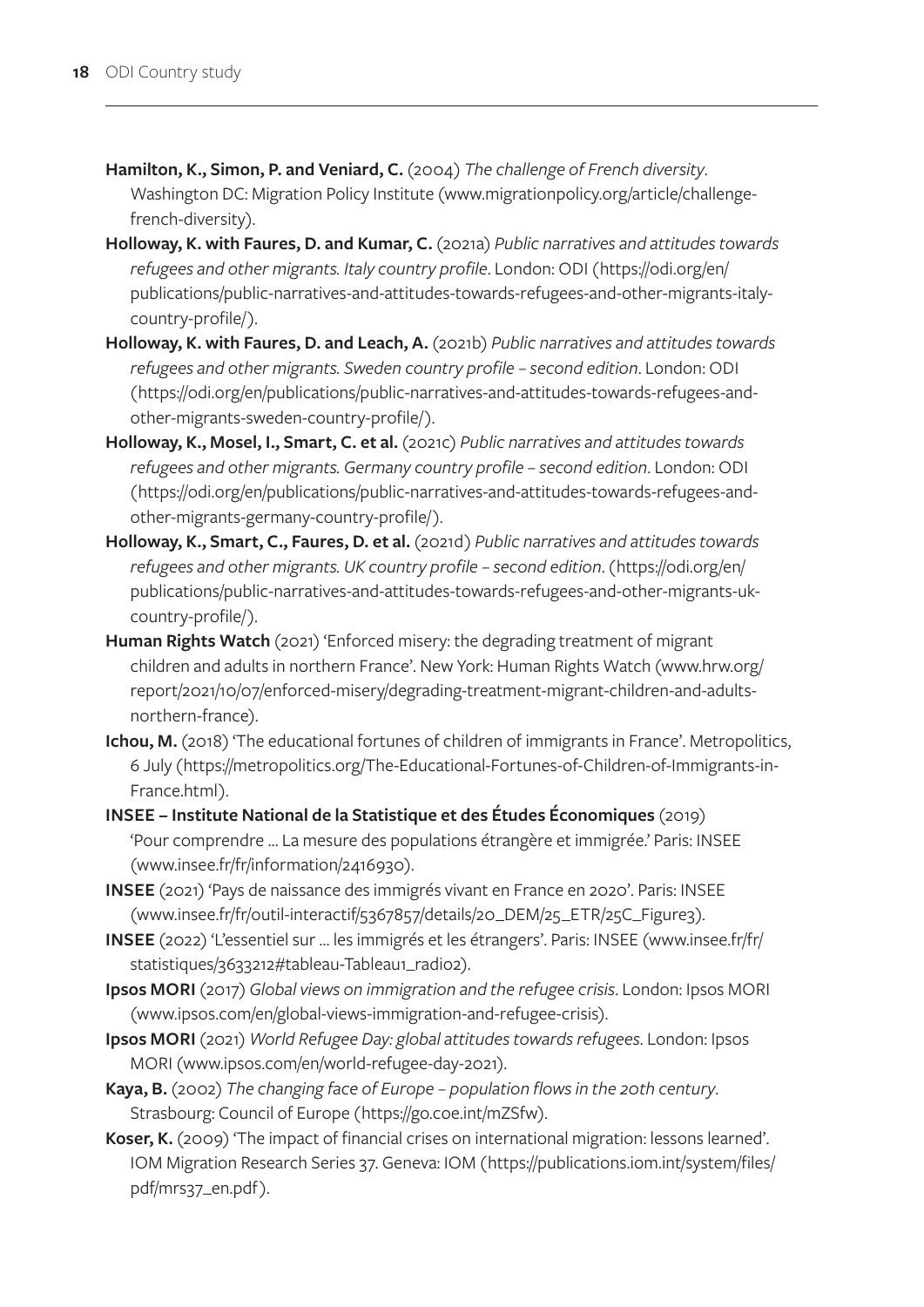- **Kumar, C. with Faures, D.** (2021) *Public narratives and attitudes towards refugees and other migrants. Spain country profile*. London: ODI ([https://odi.org/en/publications/public](https://odi.org/en/publications/public-narratives-and-attitudes-towards-refugees-and-other-migrants-spain-country-profile/)[narratives-and-attitudes-towards-refugees-and-other-migrants-spain-country-profile/\)](https://odi.org/en/publications/public-narratives-and-attitudes-towards-refugees-and-other-migrants-spain-country-profile/).
- **Le Bras, H.** (2019) 'Attitudes in France towards hope' in M. Funk et al. (eds) *European public opinion and migration: achieving common progressive narratives*. Brussels: Foundation for European Progressive Studies ([www.fes-europe.eu/fileadmin/user\\_upload/Final\\_European\\_](http://www.fes-europe.eu/fileadmin/user_upload/Final_European_Public_Opinion_and_Migration.pdf) [Public\\_Opinion\\_and\\_Migration.pdf\)](http://www.fes-europe.eu/fileadmin/user_upload/Final_European_Public_Opinion_and_Migration.pdf).
- Lowles, N. and Painter, A. (2011) 'Fear and HOPE: the new politics of identity'. London: HOPE not Hate ([www.fearandhope.org.uk/2011-report/](http://www.fearandhope.org.uk/2011-report/)).
- **Misra, T.** (2017) 'The othered Paris'. Bloomberg CityLab, 16 November ([www.bloomberg.com/](http://www.bloomberg.com/news/articles/2017-11-16/the-othered-paris-of-the-banlieues) [news/articles/2017-11-16/the-othered-paris-of-the-banlieues](http://www.bloomberg.com/news/articles/2017-11-16/the-othered-paris-of-the-banlieues)).
- **Noland, N.** (2021) 'France is getting progressive with its immigration. Others should too'. Northeastern University Political Review, 16 November [\(www.nupoliticalreview.](http://www.nupoliticalreview.com/2021/03/12/france-is-getting-progressive-with-its-immigration-others-should-too) [com/2021/03/12/france-is-getting-progressive-with-its-immigration-others-should-too](http://www.nupoliticalreview.com/2021/03/12/france-is-getting-progressive-with-its-immigration-others-should-too)).
- **OECD Organisation for Economic Co-operation and Development** (2022a) Foreign-born unemployment (indicator) ([https://doi.org/10.1787/52570002-en\)](https://doi.org/10.1787/52570002-en).
- **OECD** (2022b) Native-born unemployment (indicator) ([https://doi.org/10.1787/0f9d8842-en\)](https://doi.org/10.1787/0f9d8842-en).
- **Onishi, N.** (2020) 'A racial awakening in France, where race is a taboo topic'. New York Times, 14 July ([www.nytimes.com/2020/07/14/world/europe/france-racism-universalism.html](http://www.nytimes.com/2020/07/14/world/europe/france-racism-universalism.html)).
- **Onishi, N.** (2021) 'Migration talking points surge in France, but not migration'. New York Times, 2 December [\(www.nytimes.com/2021/12/02/world/europe/french-election-immigration.html\)](http://www.nytimes.com/2021/12/02/world/europe/french-election-immigration.html).
- Papon, S and Beaumel, C. (2021) 'Bilan démographique 2020'. Webpage. Paris: INSEE [\(www.insee.fr/fr/statistiques/5012724\)](http://www.insee.fr/fr/statistiques/5012724).
- **Parikh, S.** (2019) 'Immigration: the elephant in the room troubling Gilets Jaunes (Yellow Vests) in France'. Maydan, 15 April ([https://themaydan.com/2019/04/immigration-the-elephant-in](https://themaydan.com/2019/04/immigration-the-elephant-in-the-room-troubling-gilets-jaunes-yellow-vests-in-france/)[the-room-troubling-gilets-jaunes-yellow-vests-in-france/\)](https://themaydan.com/2019/04/immigration-the-elephant-in-the-room-troubling-gilets-jaunes-yellow-vests-in-france/).
- **Protard, M., Entringer, K. and Eljechtimi, A.** (2021) 'France cuts back visas for Maghreb nationals over immigration policy'. Reuters, 28 September [\(www.reuters.com/world/](http://www.reuters.com/world/europe/france-cuts-back-visas-maghreb-nationals-over-immigration-policy-2021-09-28/) [europe/france-cuts-back-visas-maghreb-nationals-over-immigration-policy-2021-09-28/\)](http://www.reuters.com/world/europe/france-cuts-back-visas-maghreb-nationals-over-immigration-policy-2021-09-28/).
- **Purpose Europe and More in Common** (2017) *Attitudes towards national identity, immigration, and refugees in France*. Paris: More in Common ([www.moreincommon.com/](http://www.moreincommon.com/media/cgobh3ll/more-in-common-france-executive-summary.pdf) [media/cgobh3ll/more-in-common-france-executive-summary.pdf\)](http://www.moreincommon.com/media/cgobh3ll/more-in-common-france-executive-summary.pdf).
- **Semountik, A.** (2018) 'France struggles with its immigrants in the midst of national security concerns'. Forbes, 17 January [\(www.forbes.com/sites/andyjsemotiuk/2018/01/17/](http://www.forbes.com/sites/andyjsemotiuk/2018/01/17/france-struggles-with-its-immigrants-in-the-midst-of-national-security-concerns/?sh=e7e886e5efc7) [france-struggles-with-its-immigrants-in-the-midst-of-national-security](http://www.forbes.com/sites/andyjsemotiuk/2018/01/17/france-struggles-with-its-immigrants-in-the-midst-of-national-security-concerns/?sh=e7e886e5efc7)[concerns/?sh=e7e886e5efc7](http://www.forbes.com/sites/andyjsemotiuk/2018/01/17/france-struggles-with-its-immigrants-in-the-midst-of-national-security-concerns/?sh=e7e886e5efc7)).
- **Silver, L., Fagan, M., Connaughton, A. and Mordecai, M.** (2021) *Views about national identity becoming more inclusive in US, Western Europe*. Washington DC: Pew Research Center ([www.pewresearch.org/global/2021/05/05/views-about-national-identity-becoming](http://www.pewresearch.org/global/2021/05/05/views-about-national-identity-becoming-more-inclusive-in-us-western-europe)[more-inclusive-in-us-western-europe](http://www.pewresearch.org/global/2021/05/05/views-about-national-identity-becoming-more-inclusive-in-us-western-europe)).
- Skorpis, M. (n.d.) 'Trente ans de lois françaises sur l'immigration'. Arte.tv [\(www.arte.tv/sites/](http://www.arte.tv/sites/story/reportage/trente-ans-de-lois-francaises-sur-limmigration/) [story/reportage/trente-ans-de-lois-francaises-sur-limmigration/](http://www.arte.tv/sites/story/reportage/trente-ans-de-lois-francaises-sur-limmigration/)).